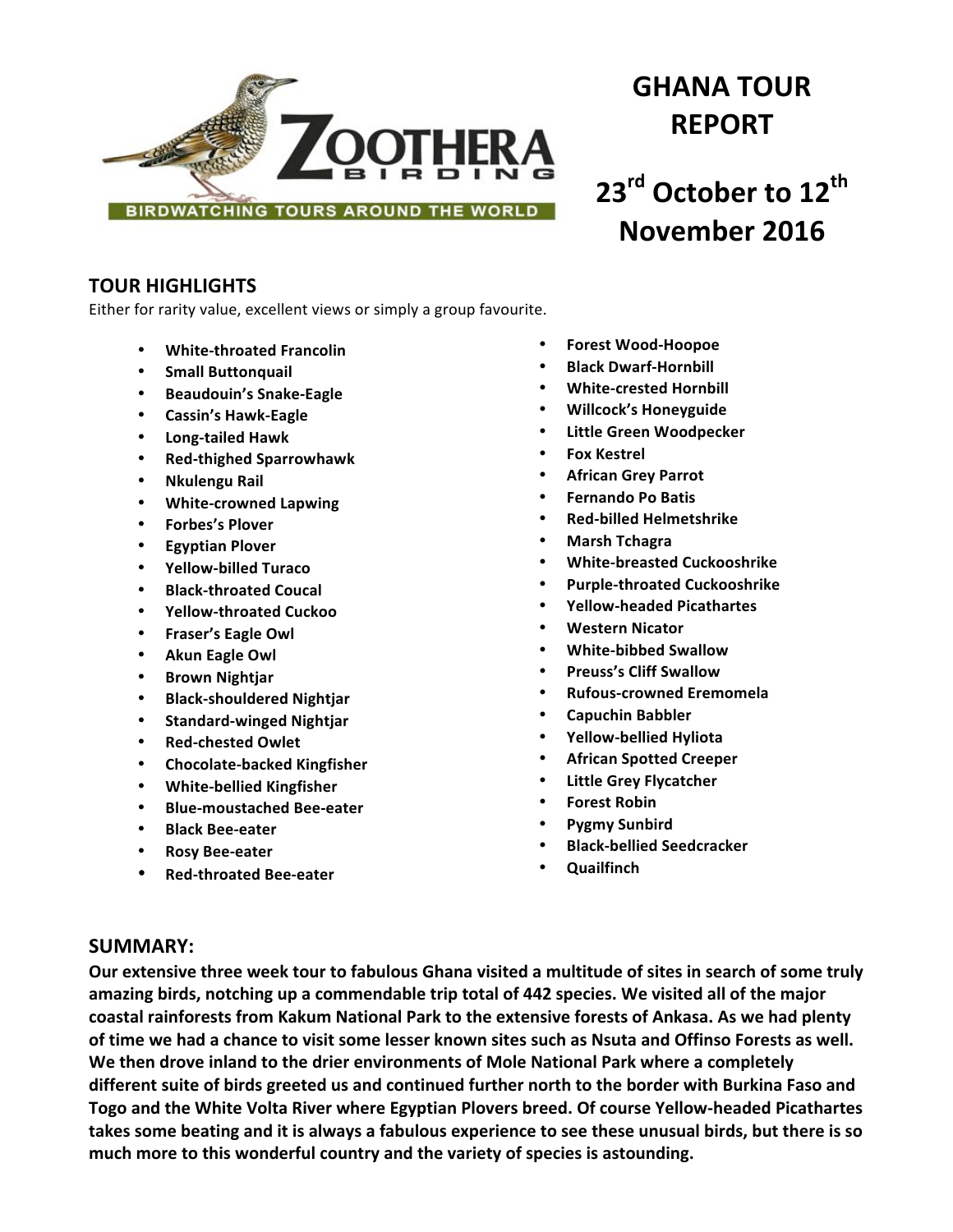#### **Days 1 ARRIVAL**

Despite British Airways trying their best to bump two of my group onto tomorrow's flight, thankfully everyone boarded the flight to Accra in Ghana. A reasonably pleasant 6 hour flight saw us touch down in Accra a little after 8pm where we were met by our guide Paul Mensah and transferred to a nearby hotel for the night.

#### **Day 2 ACCRA – WINNEBA LAGOON – KAKUM NP (ABRAFO)**

So this was it and after a relatively short night's sleep we were up for a 5.30am breakfast before driving some two hours to Winneba Lagoon. Our first trip birds appeared along the drive, nothing special but still nice to get the trip list started and we saw the common Pied Crow, Piapiac, Western Grey Plantain-Eater, Yellow-billed Kites, Blue**breasted Kingfisher, Black-winged Red Bishop** and both Palm & Little Swifts. Upon arrival at the lagoon it was readily apparent that it was a very high tide and there were only a few small islands showing. However, a decent hour or so of scanning produced a few shorebirds such as **Marsh, Common** and **Curlew Sandpipers**, Little Stint, **Whimbrel, Common Greenshank, Black-winged Stilt and Spur-winged Lapwing. Ron then spotted a small group of Collared Pratincoles** flying in to land on one of the islands, and we also saw a few Western Reef Herons dotted around the area and a Striated Heron flew by. A large tern flock held Common, Sandwich and a few Royal Terns and due to Richard's diligent searching a dark-backed gull was seen. Although it was rather distant on the far side of the lagoon and despite the heat haze it appeared to be an adult winter Laughing Gull, a very rare visitor to West Africa. The surrounding bushes were home to several **Copper** and **Splendid Sunbirds** and both species looked very nice when seen through the scope. Leaving here we headed to our lunch spot at Cape Coast, but first a quick comfort stop at a service station gave us views of Yellow-mantled Widowbird, Senegal Coucal, Mosque Swallow, Tawny-flanked Prinia, Bronze Mannikin and another group of Piapiacs. So not a bad morning and a good, gentle introduction to West African birds. Lunch was at a restaurant overlooking a fine sandy beach at Cape Coast and we had a nice meal with a cool, sea breeze before heading an hour to the Rainforest Lodge at Jukwa – our base for the next three nights to explore Kakum National Park.



**Akun Eagle Owl** 

Our birding in Ghana really took off this afternoon with a walk along a track through what is called locally as farmbush habitat. It's basically secondary growth with a few taller trees left standing but it's always productive and we picked up most of our species by standing in one nice spot with a view down into a valley. Several **Superb Sunbirds** got the ball rolling, and then we saw Western Olive, Blue**throated Brown** and **Collared Sunbird** feeding around the same tree. A **Speckled Tinkerbird** then flew in, a **Piping Hornbill** was scoped in a tall tree and Lesser **Striped Swallows** and Fanti Saw-wings flew over. A pair of **Black Bee-eaters** looked sexy in the scope and were followed by Ussher's and Lead-coloured **flycatchers**, **African Harrier-Hawk**, **African Pied Hornbill, Splendid Starling and Black-and-white** 

**Flycatcher**. I was particularly pleased to catch up with a

long-standing bogeybird - African Cuckoo-Hawk, ok it was an immature but whatever! There was also Little Grey **Greenbul**, a fine Melancholy Woodpecker spotted by Gail, and a cracking Yellow-spotted Barbet. Then we walked further along seeing a fine Buff-throated Sunbird, Whistling Cisticola and a Pale Flycatcher. Paul then led us to an open area where we waited for nightfall before calling in an awesome **Akun Eagle-Owl**, which I phone-scoped and never expected such a decent result especially in the low light. We ended the day with a Long-tailed Nightjar hovering in front of us before finding another one perched on the track as we walked back to the coach.

#### **Day 3 KAKUM CANOPY WALKWAY**

Must admit it did hurt when the alarm went off at 04:30am and with breakfast shortly after we were soon driving to Kakum National Park. How best to describe a morning's birding here is very difficult as there's always a steady flow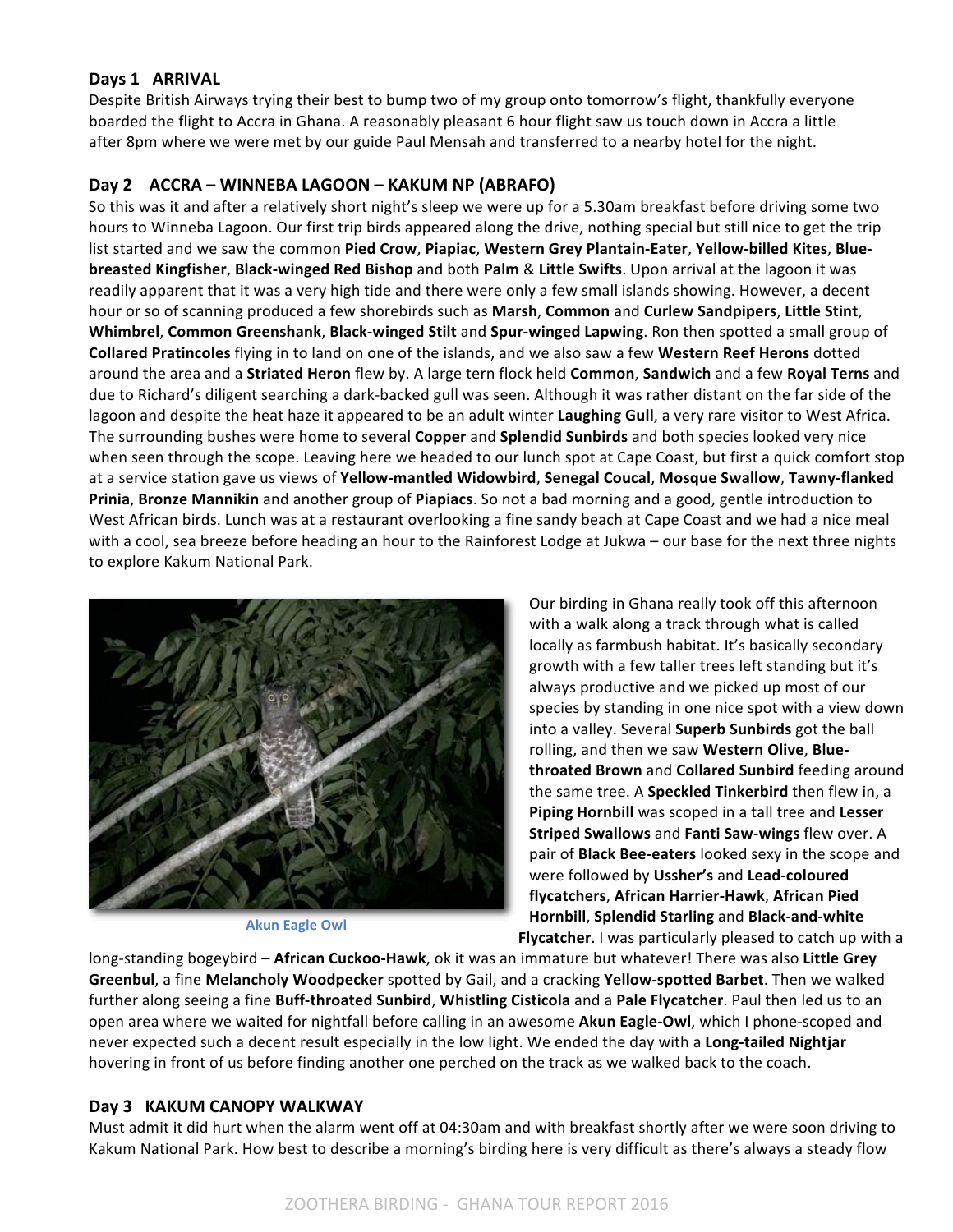

**Kakum canopy walkway**

of quality species and time passes all too quickly. Even walking to the start of the canopy walkway gave us Green Crombec and a delightful Forest Robin hopping along the trail in front of us. The canopy walkway is suspended some 40m above the forest floor and you get a great view of the surrounding area  $-$  as long as you can ignore the heart-pounding, bouncing and moving walkway between the solid platforms! Anyway, we had a great four hours here before the activity died and the heat got too much and our birdlist reads like a 'Who's Who' of desirable species. So here goes: 3 White-crested Hornbills, a superb Brown-cheeked Hornbill, flyby Tambourine **Dove**, a pair of Black Bee-eaters, Sabine's Puffback, Speckled, Red**rumped** and **Yellow-throated Tinkerbirds**, **Fire-bellied Woodpecker**, **Yellow-spotted** and **Hairy-breasted Barbets**, **Yellowbill**, the rare **Willcock's Honeyguide**, **Cassin's Honeybird**, **Slender-billed**, **Ansorge's**, **Spotted**, **Golden**, **Little Grey** and **Honeyguide Greenbuls**, 3 **Tit-Hylias**, **West African Wattle-eye**, **Violet-backed Hyliota**, **Rufous-crowned Eremomela**, **Sharpe's Apalis**, **Yellow-browed** and **Olive-green Cameroptera**, **Grey Longbill**, **Copper-tailed Starling**, Purple-throated Cuckooshrike, Blue Cuckooshrike, Western Black**headed** and **Black-winged Orioles**, **Grey-headed**, **Chestnut-breasted** and **White-breasted Negrita**, **Red-headed Malimbe**, **Velvet-mantled Drongo**, **Preuss's Weaver**, **Maxwell's Black Weaver**, **Little Green**, 

**Green, Blue-throated Brown, Collared** and **Superb Sunbirds**. Phew! Lunch and a siesta back at the hotel were very much appreciated.

After scoping a nice **Magpie Manakin** across the rod from the hotel we left at 3.30pm and returned to the canopy walkway, which was not unexpectedly much quieter than this morning. But we still picked up a few trip birds such as **Lanner, Palm-nut Vulture**, a cracking Yellow-billed Turaco and an immature European Honey Buzzard. We stayed until dusk when a **Brown Nightjar** was heard below us but failed to respond to the tape, so we returned to the coach and headed back to the hotel.

#### **Day 4 ANTIKWA**

We birded the Antikwa section of Kakum NP first thing this morning. Once again (as everyday is) it was very hot and humid, but there were more clouds and mist than on previous days but the rain kept off until we were back at the hotel for lunch. So we began with an adult **African Hawk-Eagle** before Paul called in a skulky Puvell's Illadopsis in a roadside thicket. Not everyone saw it well but it gave brief views to most of us. Then we crossed the road and walked to a small swampy area underneath the bushes and called in a White-spotted **Flufftail**. This showed reasonably well as it walked under the tangle of vines and creepers hanging over the water. A Grey-headed Bristlebill was also at the same spot but wasn't very obliging, although the Blue-billed **Malimbe** Ron spotted posed nicely. As we walked back to the road a **Lowland Sooty Boubou** began calling and this too skulked in the densest section of some bushes but despite this we managed to see it sufficiently well to tick it! Then we drove a little further before walking a short distance during which we found a pair of Green Crombecs displaying and feeding in an area of low bushes close to the track, as well as Diederik Cuckoo, Olive**bellied Sunbird**, **Viellot's Black Weaver**, **Black-necked Weaver** and a flyover **Red-chested Goshawk**. Another short drive took us further into this farmbush habitat but this area also had some much taller trees. Around a fruiting tree were numerous Bristle-nosed and a few Naked-faced Barbets, plus a couple of showy Swamp Palm Bulbuls. However a soaring Cassin's Hawk-Eagle showed wonderfully well right over our heads and was on view for several minutes so we could study its plumage in full. There was also a few Orange-cheeked **Waxbills** feeding with a flock of **Black-and-white Mannikins** beside the track, a Red-vented Malimbe at the top of a tree and another pair of **Blue-billed Malimbe's**. We then walked back to the coach and set off towards the Pra River, stopping along the way to have a look at a large colony of **Preuss's Cliff Swallows**. These pretty little birds were nesting underneath a road culvert and gave point-blank views as they flew in and out. Down at the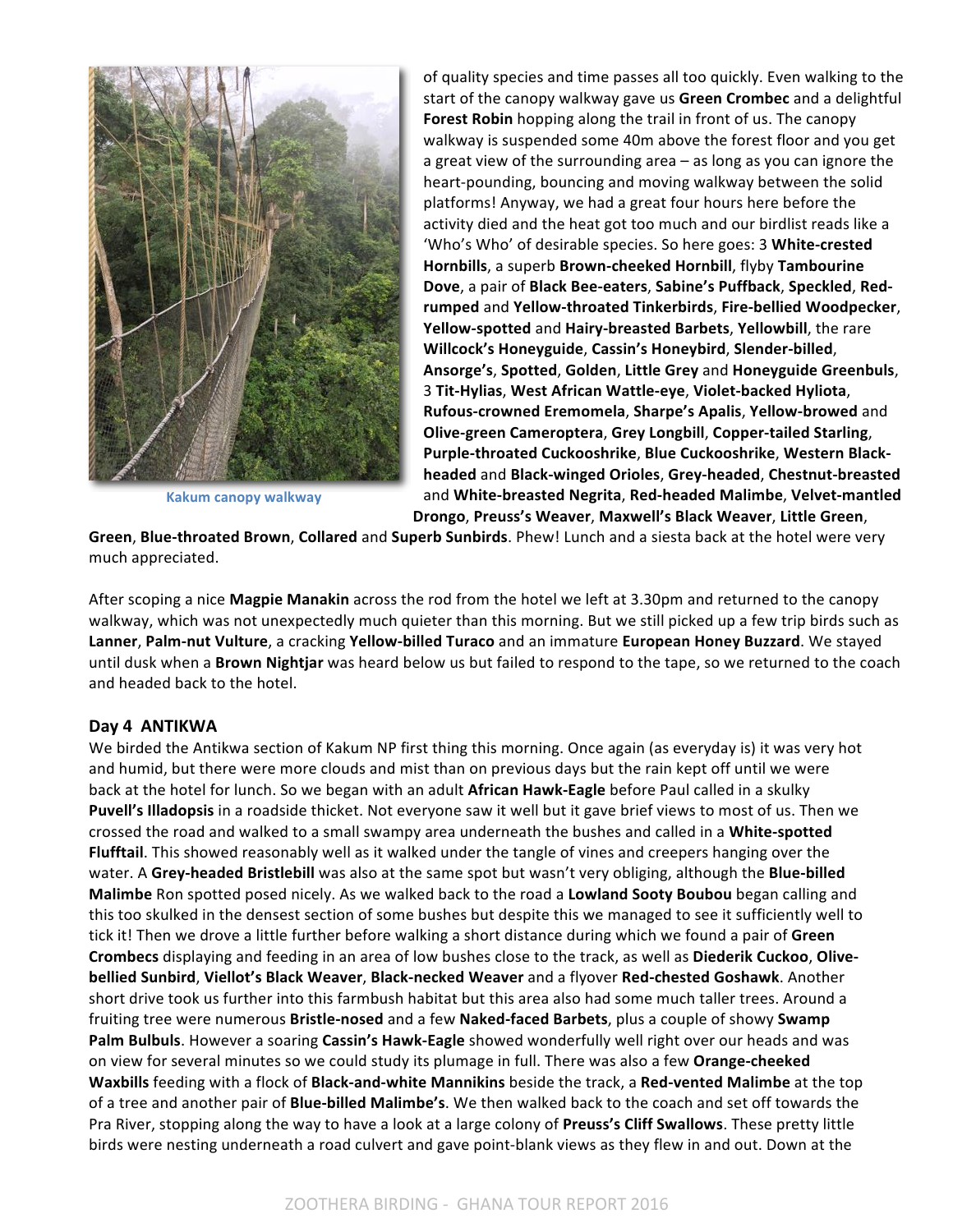river I was rather relieved to find a few White-bibbed Swallows feeding over the water, as they hadn't been seen here recently due to the high water levels. A couple of pairs of **Rock Pratincoles** were also here, a Cassin's Spinetail flew over and a Mangrove Sunbird was also here.

In the afternoon we went to another section of open forest and this turned out to be a rather productive session. We found **Blue-headed Coucal**, **Simple Leaflove**, **Yellow-rumped Tinkerbird**, **Brown-crowned Tchagra** and Red-bellied Paradise-Flycatcher. Richard played a blinder by calling a Black Sparrowhawk flying over and then finding a **Guinea (Green) Turaco** we had been searching for. Another abortive owling session followed and we were happy to return to the hotel for some nice cold drinks and another decent dinner.

#### **Day 5 ABRAFO – BRENU BEACH ROAD**

Breakfast at 5am as usual and then we headed back to the Abrafo section of Kakum NP where the first bird of the day was a Red-chested Goshawk flying over giving much better views than yesterday. We followed this with an obliging **Red-tailed Greenbul**, **Green Turaco**, **Fanti Saw-wing**, **Ussher's Flycatcher** and **Black Bee-eater**. The trail we took this morning went through excellent forest but was rather quiet, however we gained in



**Rufous-sided Broadbill**

quality what we lacked in quantity and it doesn't get much better than a displaying **Rufous-sided Broadbill** that we watched for a good ten minutes. A few little flurries of activity in the canopy above us produced **Johanna's** and **Fraser's Sunbirds**, female Sabine's Puffback, Red-bellied Paradise-**Flycatcher**, brief **Western Bearded Greenbul**, **Cameroon Sombre (Plain) Greenbul**, and a perched **Icterine Greenbul**. Eventually, after much searching we tracked down a calling **Chocolatebacked Kingfisher** to its perch high overhead and managed to scope the little beauty. There was also **Black-and-white Flycatcher**, **Honeyguide Greenbul, Western Black-headed Oriole** and West **African Wattle-eye**. Leaving this patch of forest we

walked along the main path and scoped 35+ **Rosy** 

Bee-eaters in a large tree. What cracking birds they are and we spent quite some time watching them before returning to the coach, but not before admiring a pair of Vieillot's Barbets. Driving back to the hotel, we stopped beside a small pool where an African Pygmy Kingfisher was spotted and as we watched this a Blue**breasted Kingfisher** also appeared.

Lunch was at 12 o'clock and we left the hotel to go birding at Brenu Beach Road at 1.30pm. We stopped at the Ashanti office to meet the friendly staff before arriving at Brenu Beach Road at 3.00pm and boy was it hot. We lingered in the air-conditioned coach for a while before venturing outside! Despite the heat, Paul managed to locate a **Marsh Tchagra** and this bird gave amazing views as it perched on a bare branch for a while before joining the female a little further away. Wow! We then saw a pair of Lanners flying over, Green-headed **Sunbird** and a couple of Little Bee-eaters. A puddle in the road was drawing in lots of birds and we managed to see **Bronze Mannikins**, **Orange-cheeked Waxbills**, **Black-rumped Waxbills** and a few **Bar-breasted Firefinches** coming on to drink. Walking along the road and we picked up a **Wilson's Indigobird, Singing Cisticola, African Wattled Lapwing, African Hobby, Grey Kestrel and a Yellow-crowned Gonolek that seemed to be predating a** colony of Village Weaver nests. With the sun setting we returned to the coach, seeing a rare Pied-winged **Swallow** and headed to our next accommodation at Sekondi for a two-night stay.

#### Day 6 NSUTA FOREST

Just under an hour away from our guesthouse is Nsuta Forest, a seldom-visited piece of reasonably extensive forest. It's being logged these days and probably not as good as it used to be, yet we found a number of new birds here this morning. Arriving around 6.30am we walked along a side track that took us far into the forest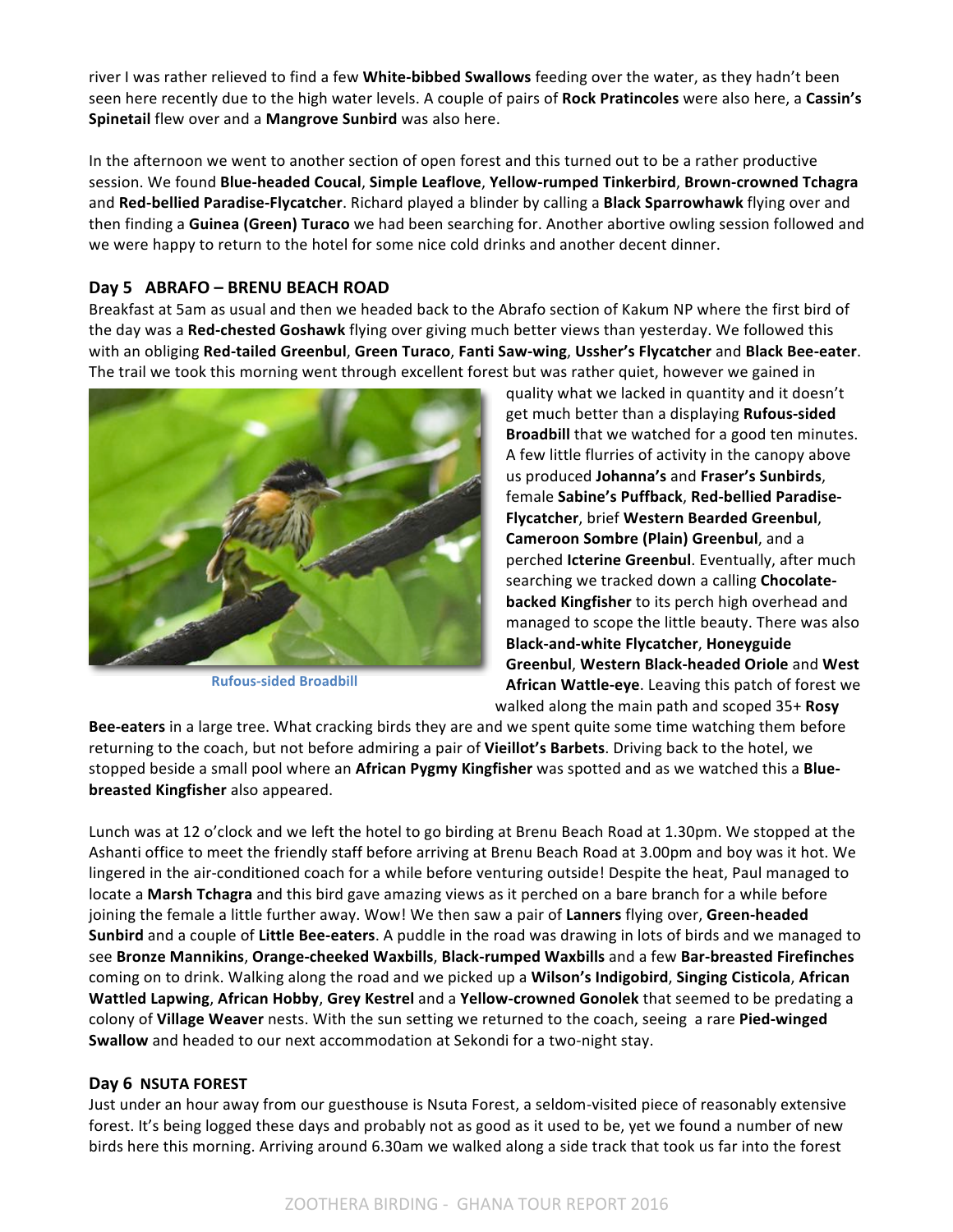and we got the ball rolling with a cracking **Finsch's Rufous Thrush** that came in several times allowing everyone to get on it. Then a few **Cassin's Spinetails** flew low over the treetops and we had a pretty decent look at them before they disappeared behind the tall trees. We followed this with scope views of the often-tricky Yellow**billed Barbet, Square-tailed Saw-wing** and a great Western Nicator. A Dusky-blue Flycatcher then posed nicely before we headed along a narrow trail where a few of the group got on a Kemp's Longbill. Whilst tinkering with this bird a Tessmann's Flycatcher flew in right in front of us. Back on the main track we stopped to scan from an open area at the top of a hill and enjoyed nice looks at several **Sabine's Spinetails**, a couple Redfronted Parrots flew right past us, a Blue-throated Roller flew overhead, a Blue-headed Wood-Dove flew by and a pair of *Gabonensis* **Black Cuckoos** were called in. Walking downhill we came across a flock of superb Red**billed Hemet-Shrikes** and they lingered near us for some time giving great views through the scope. We then

decided to walk back towards the coach as the temperature began to soar and we were seeing more butterflies than birds. A good decision as it turned out, as a pair of scarce **Black Dwarf Hornbills** were seen. Then a **Blue-headed Crested Flycatcher** showed briefly and a cracking **African Emerald Cuckoo** flew in and landed overhead. One of the best birds of the morning was the diminutive **African Piculet** that posed repeatedly over the track. We ended our morning session with **Yellow-whiskered Greenbul** and **Crested Malimbe** before returning to the sanctuary of our air-conditioned coach....!

We returned to the forest in the late afternoon where a tree full of Great Blue **Turacos** was the highlight. We also saw



**Fraser's Eagle Owl** 

**Copper-tailed Starling** and a few commoner species before waiting for the sun to set. Once it was sufficiently dark we called in a fantastic Fraser's Eagle-Owl to round off yet another great day.

#### **Day 7 NSUTA FOREST - ANKASA**

We returned to Nsuta Forest and walked along the main road but it was very quiet so decided to head along the trail we took yesterday. We did get a pair of active **Fraser's Forest Flycatcher** along the road but nothing else. Once we were along the trail a White-crested Hornbill was perched on a dead stump and showed very well in the scope. Then a Yellow-billed Turaco was seen, followed by Dusky-blue Flycatcher, and a little later a Grey-throated Flycatcher showed in a dark area of canopy. Further on we saw Grey Longbill and Spotted **Greenbul**, before bird of the day, a fantastic **Red-thighed Sparrowhawk** flew by and landed in a large tree allowing us just long enough to get a scope on it. Wow! We couldn't really top that but a large tree held a pair of Chestnut-capped Flycatchers and a singing Black-capped Apalis, with a pair of Sabine's Puffbacks closer and a **Tiny Sunbird** feeding right in front of us. After this little flurry of activity we began walking back to the coach, stopping to scope a pair of obliging African Piculets over the track and Anthony and I saw a Black Dwarf **Hornbill** along the way as well.

We left after lunch and headed towards our next base at Ankasa, but along the way we stopped at a small roadside marsh to view a colony of **Orange Weavers**. There was also a fine **Black-bellied Seedcracker** on view constantly as it collected nesting material right in front of us. And it was about now that the heavens opened and we had some really heavy rain that ruined our chances of finding Reichenbach's Sunbird so proceeded to Ankasa, arriving around 4pm. Our arrival was greeted by a pair of scarce Cassin's Flycatchers along the river and for those of us that waited later a cracking **Shining-blue Kingfisher** perched below the bridge.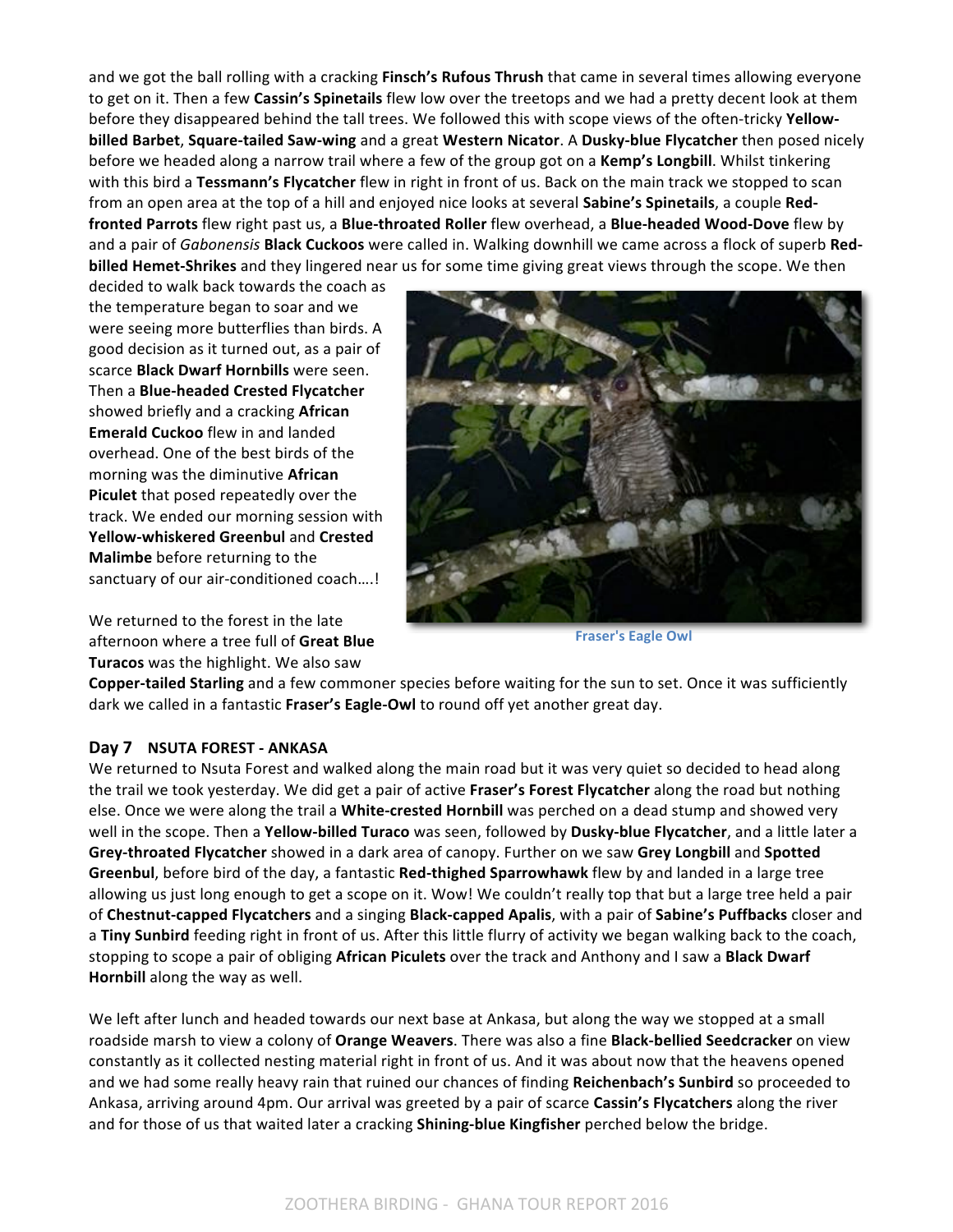#### **Day 8 ANKASA**

Our full day in Ankasa forest was a little disappointing as bird activity was very low and most of the birds weren't tape responsive at all. However, a number of new birds were nailed and we began with a few **Blue-headed Wood-Doves** along the track as we drove around 7 kilometres deeper into the forest in a couple of jeeps. As we began walking a pair of Western Bearded Greenbuls showed reasonably well before we reached the first pond. Here a

**White-bellied Kingfisher** was present but not seen by everyone and a **Yellow-billed Turaco** called overhead. Further on a pair of **Hartlaub's Ducks** flew off as we reached the second pond and then from here an uphill walk took us to an open area where a **Western Bronze-naped Pigeon** was scoped. The third pond didn't have anything of note so we walked back, and then spent quite a long time trying to get on a calling **Red-billed Dwarf Hornbill**. It was calling from the canopy of a huge tree but several of the group caught a sight of it before it flew away.

We were having lunch brought to us at the old camp and along the way a **Black-throated Coucal** flew across the track in front of us, and a **Blue-throated Roller** was scoped on some pylons. We rested for several hours over lunch and then walked back to the ponds but the afternoon was even quieter, although a few people caught up with a White-tailed Alethe that a few of us had seen earlier. Back near our camp at the river a **Shining-blue Kingfisher** appeared again and a **Giant Kingfisher** was seen by Ron. After dinner an African Wood Owl was spotlighted at the edge of camp and was a great way to end the day.



**African Wood Owl**

#### **Day 9 ANKASA – RAINFOREST LODGE**



**Zoothera Birding group at Ankasa**

We took the riverside trail near camp this morning and the highlight was a fantastic **Yellow-throated Cuckoo** teed up in the scope such a scarce bird and very poorly known. A flock high up in the canopy held several Yellow-bearded Greenbuls and a Shining **Drongo**, whilst **Rufous-winged Illadopsis** and **White-tailed Ant-Thrush** were only heard. After this little rush of new birds there wasn't anything else to report and after walking a few kilometres along the main track we returned to camp early and packed our belongings in readiness for our journey back to the Rainforest Lodge at Kakum. Over lunch, Richard found an antswarm which held several **White-tailed Alethe**, **Rufous-winged Illadopsis** and even a skulking Nkulengu Rail, a Shining**blue Kingfisher** was also seen by a few of us,

whilst John saw a **White-bellied Kingfisher** along the stream, as the rest of us were drinking coffee back at camp! After lunch we left Ankasa and saw Both Reichenbach's and Brown Sunbirds at the usual stake-out. The drive to Rainforest Lodge at Jukwa gave us our first **Red-necked Buzzard** of the tour.

#### **Day 10 ABRAFO - BONKRO**

We had a few hours to check out the Abrafo section of Kakum NP again. A Red-faced Cisticola showed well, and there were numerous **White-throated Bee-eaters** with several flocks flying around, with some perching in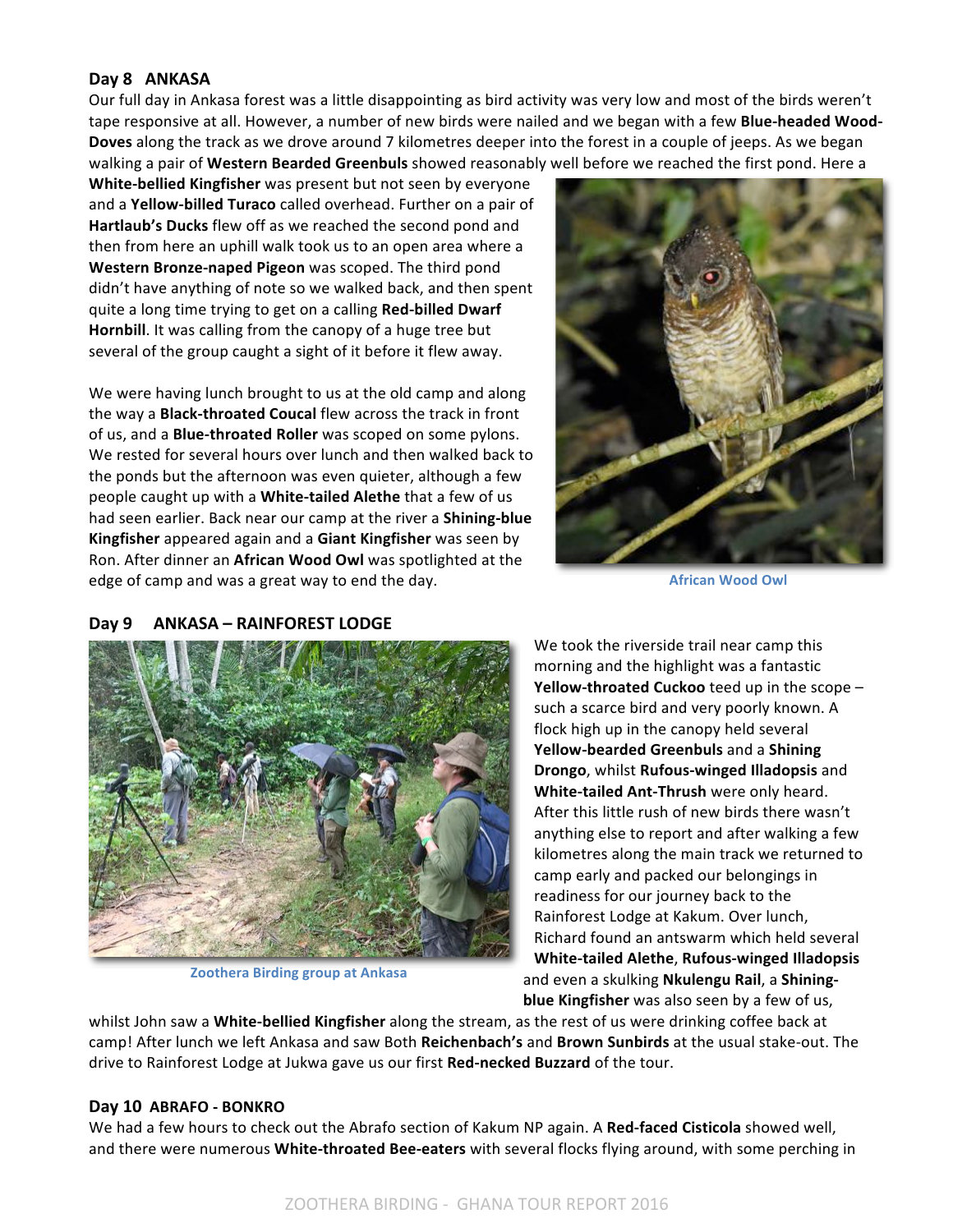full view nearby and a Yellow**rumped Tinkerbird** also posed nicely over the track. But we spent probably way too long trying to get decent views of Red-cheeked **Wattle-eye** that seemed to have a knack of eluding us pretty much every time we thought it was just about to come into view. A few of the group had reasonable sightings but it wasn't a satisfactory experience overall. But what a stunning little bird! There was also a few other previously seen species such as **Black Bee-eater…..** 



However, we were all distracted somewhat by the afternoon's

**Yellow-headed Picathartes**

excursion to see **Yellow-headed Picathartes**. Arriving at the village around 2.15pm we walked through the nearby forest and up a steep trail into the hills, which took us about half an hour. Upon arrival we positioned ourselves on the bamboo benches and waited. Well we didn't have too long to wait as within fifteen minutes this much-wanted species came into view and we spent a fantastically enjoyable half an hour watching it preening, stretching and feeding about 30 yards in front of us. What a bird this is and one of the highlights of most people's birding career.

#### **Day 11 BOBIRI FOREST**

Just a short 45 minute drive from our hotel in Kumasi was Bobiri Butterfly Sanctuary, an excellent patch of lowland forest. We walked along the wide track through excellent habitat notching up our first **Forest Chestnut-winged Starlings**. Then we took quite a while but eventually tracked down a calling Red Dwarf-**Hornbill** that had been so good at eluding us, but we got it. As soon as we had scored this cracker, a Red**chested Owlet** called from behind us and there it was, perched in the open underneath the canopy of a low tangle of leaves and vines. What a delightful little bird and we were able to watch it at leisure. Walking further along the track and at long last, the much-wanted **Long-tailed Hawk** flew across in front of us, before circling us a few times. It only gave flight views but what an exquisite bird with an extraordinarily long tail as its name suggests! We also had **Cameroon Sombre Greenbul**, **African Cuckoo-Hawk** and **White-crested Hornbill**. We also came across a few mixed feeding flocks, with old friends such as **Sabine's Puffback, Chestnut-capped** Flycatcher, Yellow-mantled and Preuss's Weavers, Western Black-hooded Oriole etc. We also tried calling in Brown Illadopsis without luck, and also only heard Buff-spotted Woodpecker, Magpie Mannikin and Afep Pigeon. Diving out of the forest a Blue-billed Firefinch, Pin-tailed Whydah, Bronze Mannikin and Wilson's **Indigobird** were seen.

After lunch we returned to the forest in the late afternoon and turned up a few corkers. We saw a couple of Brown-necked Parrots flying low over the canopy and a fine African Grey Parrot flying past us as well. Then, as we were walking along the track at about 5pm a large bird walked across in front of us in a shady section under some bamboo - Nkulengu Rail..!!! I think it was true to say everyone was stunned, when we realised what we had just seen. A mega tick! And then at dusk we spotlighted a surprisingly small **Brown Nightjar** flying through the trees and over our heads to round off a quality afternoon session.

# **Day 12 OFFINSO – MOLE NATIONAL PARK**

Early this morning we found ourselves at Offinso Forest, which turned out to be a very good couple of hours birding before the long trek north to Mole National Park. It was very busy with lots of bird activity and we began with displaying Pin-tailed Whydahs, African Grey Woodpecker and Whistling Cisticola perched and in the scope before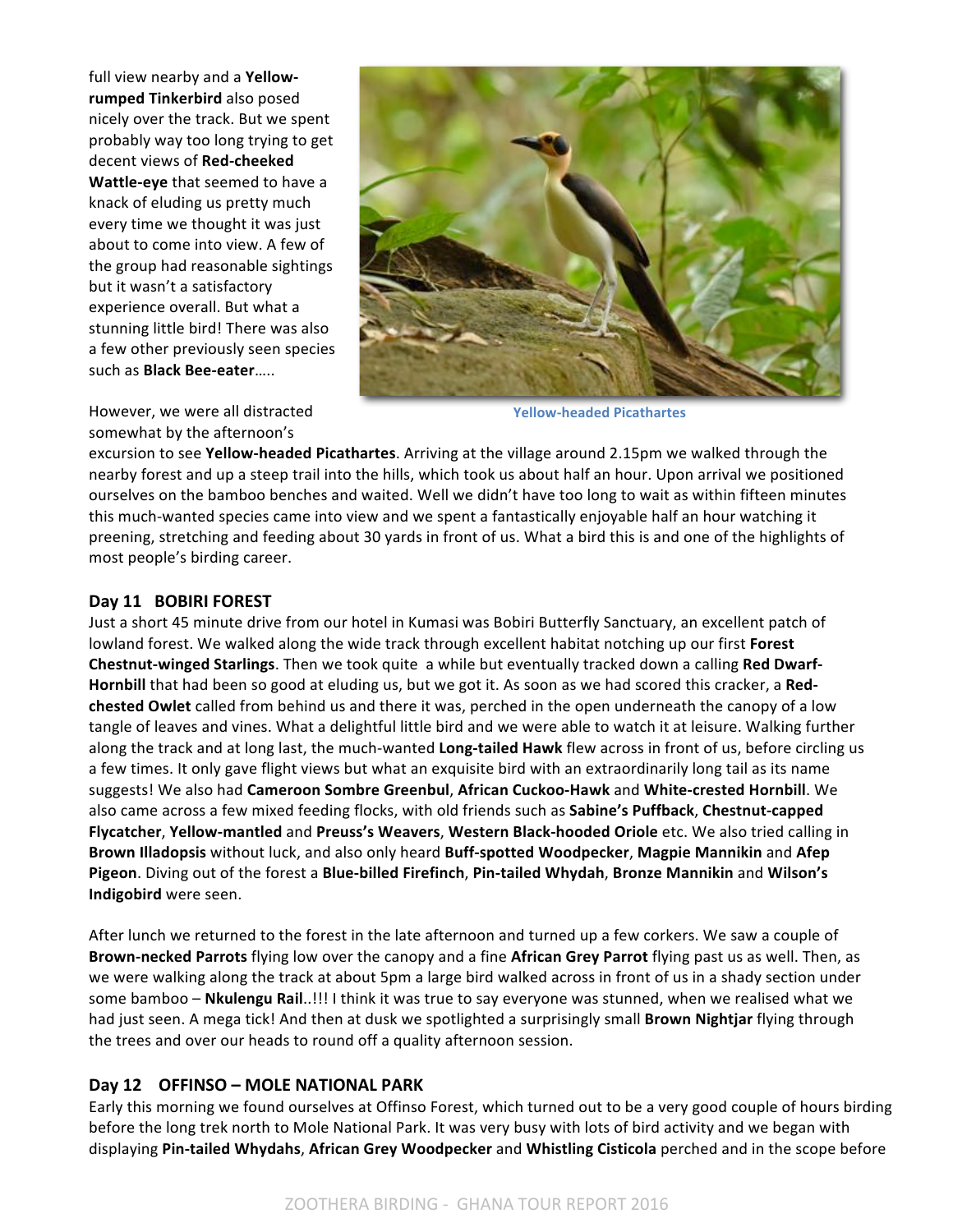leaving the parking area. The habitat here is much drier than we'd been used to, with more open forest and secondary growth, subsequently there was a much different suite of birds here. A pair of **African Hobbies** sat in a large tree looked rather nice through the scopes, whilst a reasonably showy Puvel's Illadopsis was seen by everyone this time. We followed a wide track further into the forest seeing **African Pygmy Kingfisher, Orange-cheeked** Waxbill, African Firefinch, Broad-billed Roller, a pair of Black-and-white Flycatchers, Klaas's Cuckoo and Pied Flycatcher, as well as more commoner species. Then as we rounded a corner an African Civet was walking along in front of us. Unfortunately it had an injured leg and that's why we had such good views but it was a beautiful animal to watch for a few minutes before it slipped away into the grassland. At 10am we turned around and headed back to the coach and boy was it hot with the sun beating down on us from a cloudless blue sky. Yet we weren't finished as we heard the skulky **Capuchin Babbler** call nearby and after a bit of manoeuvring some of us had a reasonable view. Once they had disappeared we carried on walking with only a **Blue-bellied Roller** of note before reaching the sanctuary of our air-conditioned coach.

It was a long, tedious drive as we travelled north towards Mole National Park, but also interesting to see how the habitat changes from the wetter forest to more open bush country the further north we drove. And there were some good birds seen along the road including Black-headed Heron, Bruce's Green-Pigeon, Abyssinian Roller, Lizard Buzzard, Dark Chanting Goshawk, Grasshopper Buzzard and Long-tailed Glossy Starling to name a few. And it was just getting dark as we reached our lodge so we'll have to wait until the morning to see what the view is like.

#### **Day 13 MOLE NATIONAL PARK**

After our usual 5am breakfast we set off into Mole National Park in our coach along the Samole Loop, complete with an armed guard. We drove down from the escarpment our lodge is situated on and into the bush country where bird activity was high – how delightful..!! The first bird of the day was a party of three **Stone Partridges** sitting on the track in front of the coach, and not a bad way to begin. A little further along a female **Abyssinian Ground Hornbill** was seen perched in a tree, looking rather cumbersome. Our first walk of the morning was fascinating with birds everywhere and right in front of us we saw Bush **Petronia, Little Weaver, Northern Puffback, a group** of **Senegal Eremomela**, **Red-cheeked Cordon-bleu**, and a **Willow Warbler**. We followed a sandy track towards some taller trees where a **Brown-throated Wattle-eye** performed well, **Northern Black Flycatcher** was perched at the top of a tree and a pair of **Oriole Warblers** were seen by everyone. I think we were all



**Red-throated Bee-eater**

amazed at the sheer numbers of **Red-throated Bee-eaters** here, as they were literally everywhere and we enjoyed great views of them. A flock of **White-throated Bee-eaters** were also seen flying overhead. We then drove a little further before walking again and this time we saw a cracking **Violet Turaco** perched in a bare tree, Beautiful Sunbird, Malachite Kingfisher, Hadada Ibis, and a singing Yellow-fronted Canary. Another short drive and we saw **Callithrix Monkey** and our first **Kob** from the coach before spending some time from a viewing platform overlooking a pool and marshy area. Our first **Helmeted Guineafowl** were seen on the walk in, along with a pair of Chestnut-crowned Sparrow-Weavers. The trees around the platform held Red**shouldered Cuckoo-Shrike**, **Brubru**, **Swamp Flycatcher**, brief **African Blue Flycatcher**, and a bright **African**  Golden Oriole. We walked around the side of the marsh seeing Senegal Thick-Knee, more Hadada Ibis, African **Wattled Lapwings**, and flyover **Bateleur** and White-backed Vultures. Then we drove on to a shady area to look for firefinches, with just a few of the group seeing Black-Bellied Firefinch. There was also Hamerkop, Double**spurred Francolin, Senegal Batis, Wire-tailed Swallow and a Lead-coloured Flycatcher in the surrounding area.**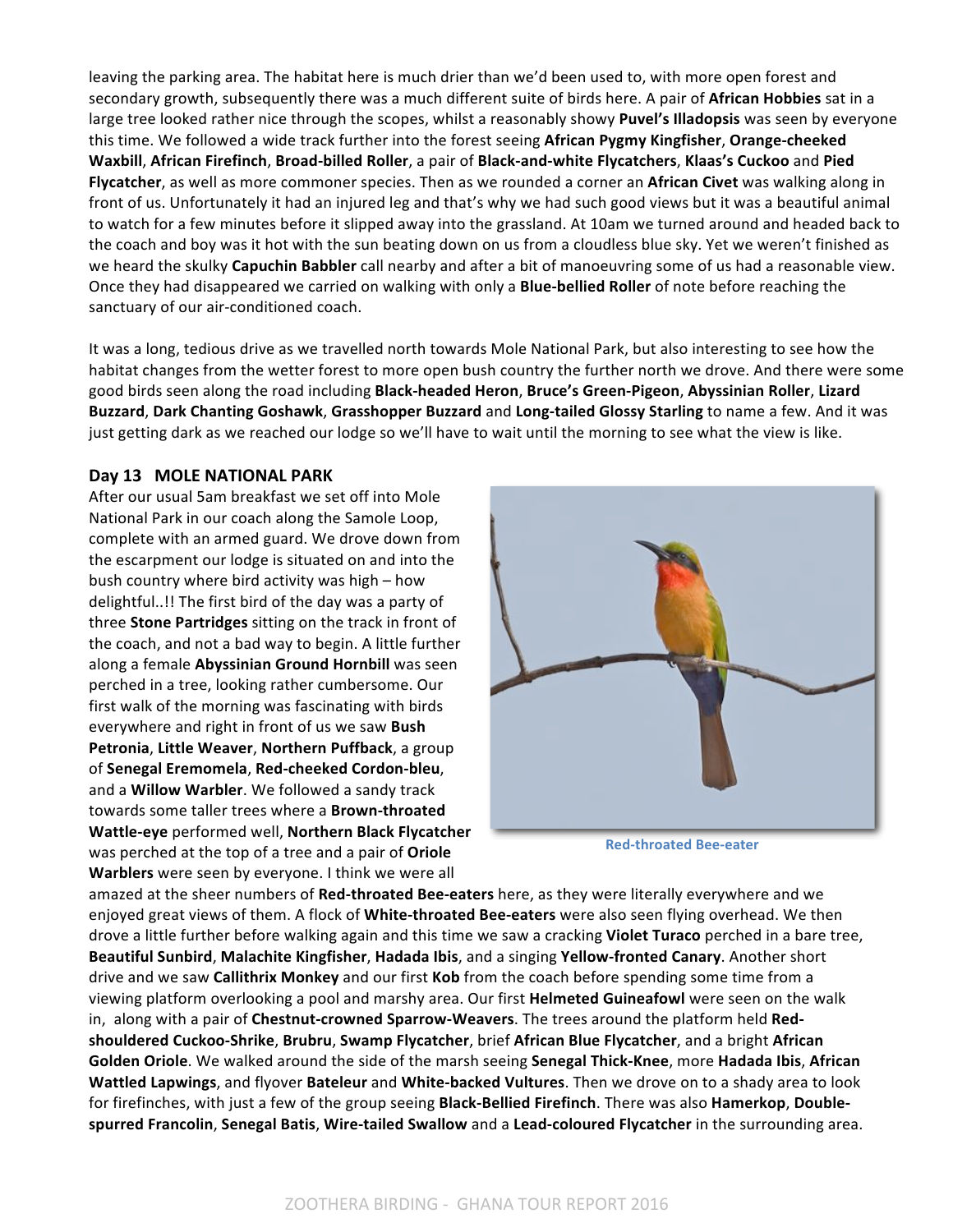So by now it was almost 10.30am and exceedingly hot so we drove back to the lodge to freshen up and cool down. There's a great viewpoint at the lodge where you can look down on a large water hole and some scanning from here turned up a nice variety of birds with Grey-headed Kingfisher posing nicely and Anthony spotted a perched **White-headed Vulture**. There was also a **Woolly-necked Stork**, **Black-headed Weaver**, Yellow-fronted Tinkerbird, and flyover Martial Eagle and African Hawk-Eagle as well.

The afternoon session proved to be a mixed bag as we headed to an open area to look for Forbes's Plover, which failed to materialise. We were a bit preoccupied with the Tsetse Flies but our new head nets did prove to be useful. However, there were several **Sun Larks** present to provide our first tick of the afternoon. It was then that we experienced a freaky tropical storm that came out of nowhere, turned the sky black very quickly, had gale force winds and driving rain, thunder & lightning – the works. So that put paid to any 'nightjarring' here and we drove off. Luckily the storm passed and we headed to another open area, arriving at the perfect time as it had just got dark. We found 2 Long-tailed Nightjars, an African Scops-Owl and a Scrub Hare, but the biggest surprise was a **Common Buttonquail** spotlighted from the coach. Just what it was doing here out in the open I haven't a clue but we were thankful that our luck was changing! It was just a shame the calling **Northern** White-faced Scops-Owl failed to show. Driving back to the lodge there were 2 different Greyish Eagle-Owls and a White-tailed Mongoose. Other animals seen today were Common Warthog, Olive Baboon and a **Waterbuck**.

#### **Day 14 MOLE NATIONAL PARK**

Headed to the old airstrip, one of the more famous birding sites around this vast area. In fact we spent quite some time here as the light got better and we enjoyed some nice scope views of **Senegal Parrot**, a singing African Moustached Warbler eventually showed well in the tall grass, a cracking male Pygmy Sunbird appeared and a **Black-crowned Tchagra** was seen in song flight. Then a trio of Bearded Barbets flew into a bare tree and we thoroughly enjoyed the scope views of these charismatic birds and we finished here with a gang of noisy Brown Babblers. Then we walked out onto the dirt road and found Fine-spotted Woodpecker, Black**billed Wood-Dove** and **Yellow-fronted Tinkerbird** before hopping onto the coach and driving a little way. We hadn't got far when a pair of **Black Scimitarbills** were seen, prompting a hasty exit for more nice views. Then we birded around the bridge at the bottom of the road where an Oriole Warbler and Yellow-breasted Apalis

appeared in the same field of view, and a gang of vociferous Green Wood-Hoopoes came in to check us out. Then we walked into the forest and had a mad few minutes with **Spotted Creeper**, a pair of **Yellow-bellied Hyliota**, a pair of **White-shouldered Black Tits** and **Senegal Batis** all coming in to the owlet call. We walked up to a nearby creek, seeing a **Wahlberg's Eagle** along the way, and also had **African Paradise Flycatcher**, **African Blue Flycatcher**, **Brown-throated Wattle-eye** and a very bold Levaillant's Cuckoo before heading back to the lodge for a rest.

With just a **Bateleur** seen over lunch we headed back into the National Park at 3.15pm



#### **Forbes's Plover**

and hadn't really gone far before a superb White-breasted Cuckooshrike was spotted from the coach. After a bit of a wait we walked up the hillside and had close views of a pair as they tried to hide in a large tree. What a great bird! And there was also a Martial Eagle overhead. Moving on and a White-fronted Black-Chat was next up, a much-wanted lifer for yours truly. Along the sandy track we were driving along there was **Double-spurred Francolin**, **Stone Partridge** and a few **Four-banded Sandgrouse**, with **Swallow-tailed Bee-eater** also new. Our local guides checked a few open areas for the elusive **Forbes's Plover** without luck, but we did see Lesser Blueeared Glossy Starling and a pair of Abyssinian Ground Hornbills. Upon reaching the same area as yesterday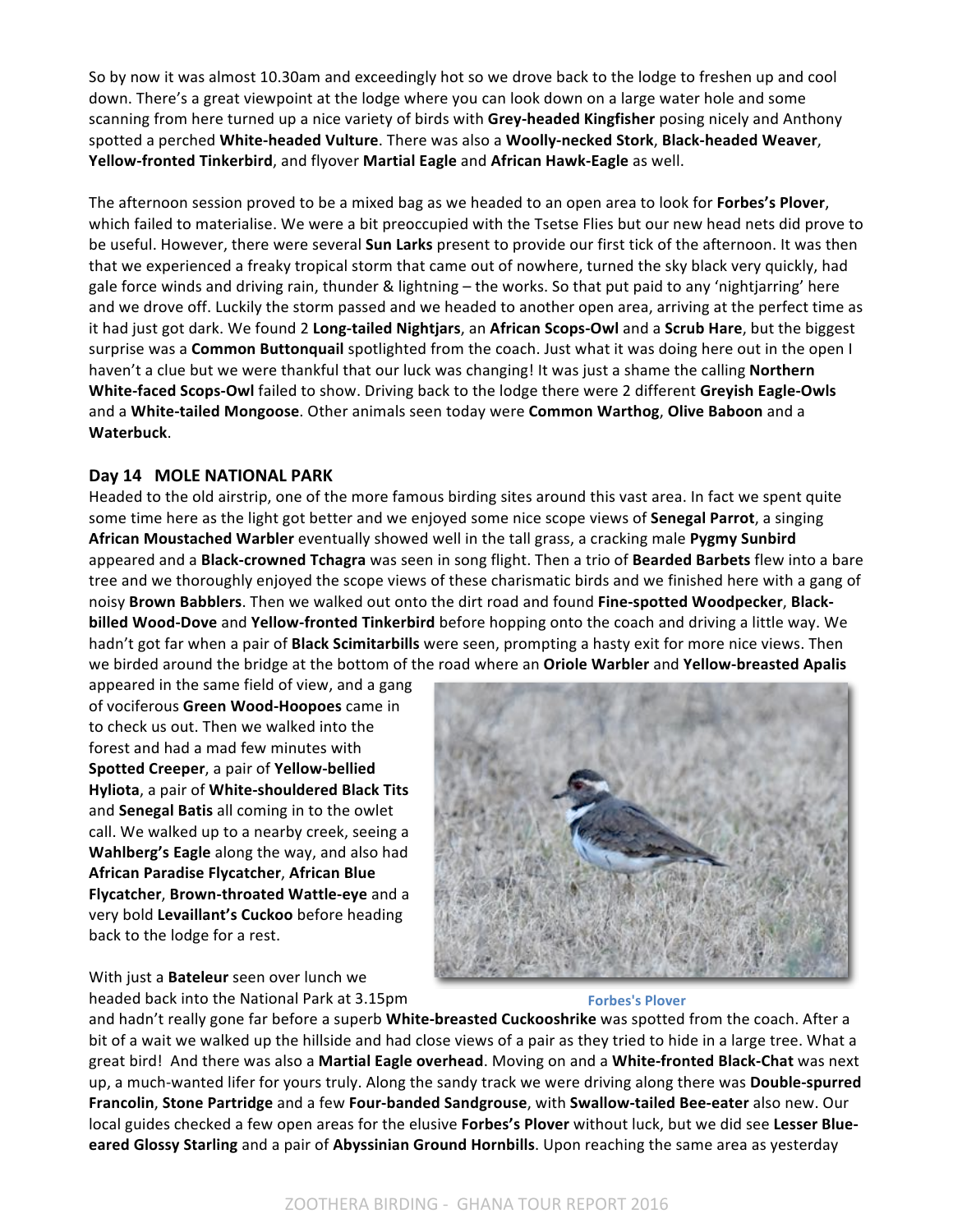afternoon we were all amazed to find 5 **Forbes's Plovers** (*see photo on previous page*) right out in the very same area we had traipsed around yesterday. What a bird and one we'd almost given up on seeing. We were definitely on a roll and tried our luck with White-throated Francolin. After a tense wait when the bird kept calling just out of sight. we eventually had two views of it crossing the sandy track in front of us. Then with the sun setting it was night-bird time and what a result as we found 2 Standard-winged Nightjars, 13 Long-tailed **Nightjars** and 4 **Greyish Eagle-Owls**.

#### **Day 15 MOLE NP – TONGO HILLS**

After packing our luggage onto the coach and having breakfast we headed to the disused airstrip for a few hours birding this morning. We didn't get anything new but had some nice looks at some previously seen species. Then we headed away from the national park and drove north through increasingly arid savannah, stopping at a small village to scope some **Red-chested Swallows** sat on telegraph wires. And that was the format for most of the days birding, simply stopping to check any interesting birds as we sped northwards towards Bolgatanga. So our frequent stops produced **Grasshopper Buzzard**, **Lizard Buzzard**, **Dark Chanting Goshawk**, **Red-necked Falcon, Long-crested Eagle and Western Marsh** Harrier. Lunch was taken at a nice hotel in a



**Standard-winged Nightjar**

small town before continuing our journey. We did spend half an hour at Nasia Bridge which gives a good view of a large lake on one side and a small marsh on the other. A pair of **African Pygmy Goose** were star attractions here, but we also enjoyed nice looks at a male **Black-headed Weaver**, **Black-rumped Waxbill**, Yellow-crowned **Bishop**, flocks of Red-billed Quelea coming down to drink, and a brief Black Crake. There was also Great and **Intermediate Egrets, Black-winged Kite**, distant **Spur-winged Goose**, and others. Just along the road we had to stop the coach when a fabulous **Exclamatory Paradise-Whydah** was seen flying parallel to the road and we jumped out to get fantastic views as it flew around, well dancing in the sky would be more accurate with an extraordinary long tail – what a sight! Then it took another hour and a half to reach the Tongo Hills, a scenic area of large boulders and rocks and our arrival at 4.30pm was perfect as the heat of the day had passed. There were plenty of Gosling's Buntings (a recent split from Cinnamon-breasted Bunting), a few White-rumped **Swifts**, but the 3 Fox Kestrels we found took some beating and in many people's top 5 birds to see on the tour. But we couldn't locate **Rock-loving Cisticola** so will have to return. It was just a short drive to the nearby town of Bolgatanga where we spent the next two nights.

#### **Day 16 WHITE VOLTA – TONO DAM**

Our destination this morning was the White Volta and its resident **Egyptian Plovers**, but first we had a few stops to make along the way. After negotiating the worst road of the entire tour, a back-breaking, pot-holed torturous 'road' we stopped in what proved to be surprisingly quiet bush country. Along the way we'd seen Greater Blue-eared Glossy Starling, a colony of White-billed Buffalo-Weavers, Yellow-billed Shrike, Rufouscrowned Roller, Yellow-billed Oxpeckers cavorting on their cattle and Northern Red-billed Hornbill. As I said, the bush country was quiet with just **Viellot's Barbet, Levaillant's Cuckoo**, and another **Exclamatory Paradise-Whydah**. Driving towards the river we saw a few Chestnut-bellied Starlings and this was one of the major target species from our time in the north of the country. And there was also **West African Swallow**, **Village Indigobird** and African Silverbill to admire as well. Walking down to the river a Lizard Buzzard posed nicely but by now everyone only had one bird on their mind. Sure enough on an exposed sandbank there were 4 magical **Egyptian Plovers**, resplendent in all of their glory and a species to rival the picathartes for its 'wanted value'. We spent quite some time watching and photographing them and thoroughly enjoyed the whole experience,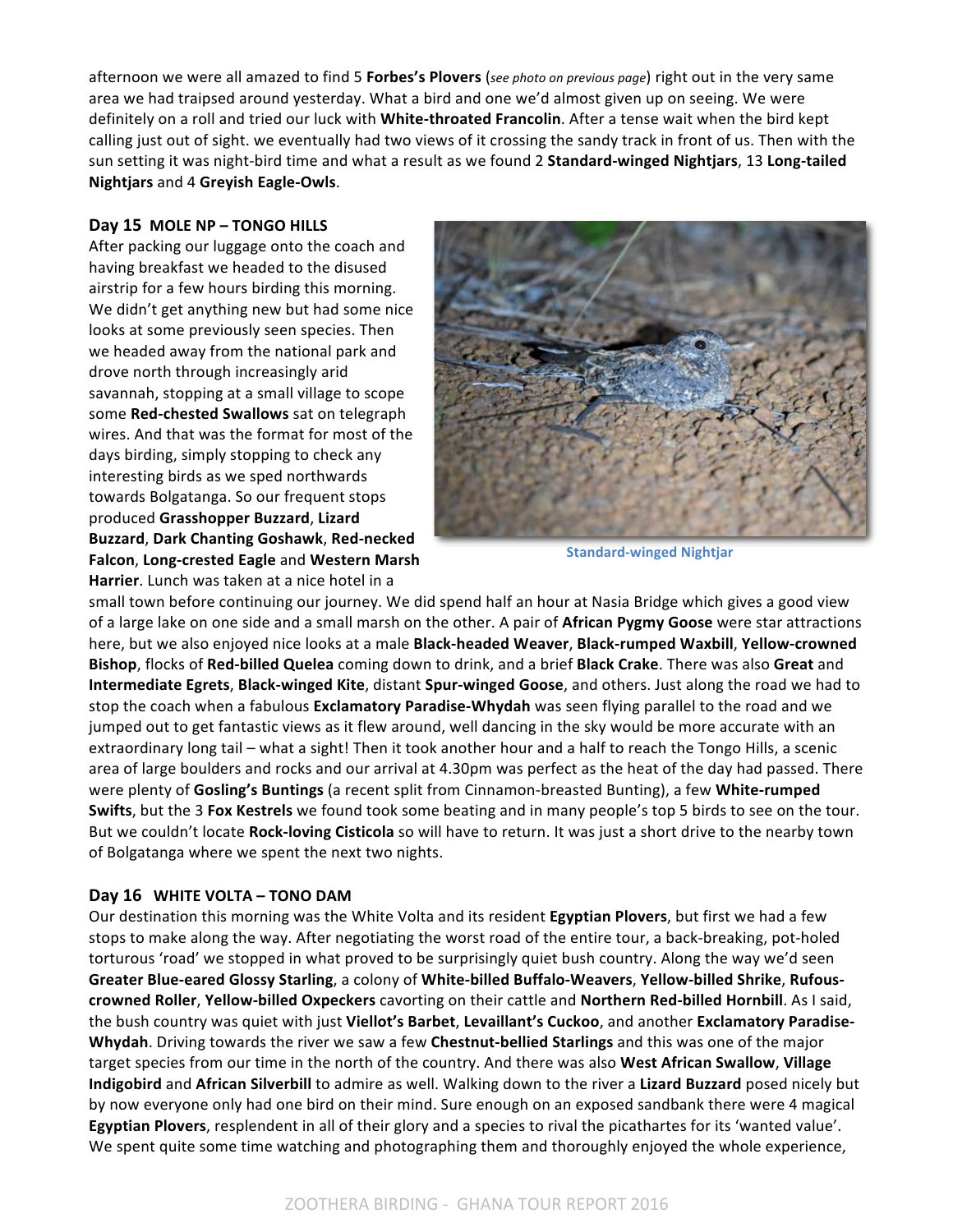taking into account our close proximity to Burkina Faso and Tongo just a stone's throw away. Oh and the pair of **White-crowned Lapwings** present on the same sandbank weren't too bad either! In all we counted 8 **Egyptian Plovers** in the area but eventually we had to drag ourselves away as it was a bone-shaking 2.5 hour drive back to the hotel. We also saw **African Mourning Dove**, **Piapiac** and **Red-billed Firefinch** this morning as well.

In the afternoon we birded the Tono Dam causeway area getting great views of a **Quailfinch** feeding on the ground, along with **Gabar Goshawk**, **Speckle-fronted Weaver** and a **Spotted Thick-knee**.

#### **Day 17 BOLGATANGA - KUMASI**

This was a travelling day as we drove approximately 560kms back to Kumasi, but not before a very swift visit to the Tongo Hills where in just a few minutes we had great views of Gosling's Bunting, 5 Fox Kestrels and a Rock-loving **Cisticola**. But it was a long driving day, although we did stop for our one and only **Beaudouin's Snake-Eagle** perched on a roadside pylon and the only other new bird was a flyby **Namaqua Dove**. We eventually arrived at the hotel in Kumasi at 5.15pm.

#### **Day 18 BOBIRI FOREST - ATEWA**

We spent a few hours back in Bobiri Forest this morning and found the birding to be really, really slow. There wasn't much bird activity and only a few 'old friends' calling, however our morning was saved as we drove out when a **Forest Wood-Hoopoe** was found. We had great views of it through the scope, calling repeatedly from the top of a bare tree. The only other birds of note were a Cassin's Honeybird, Sharpe's Apalis, Chestnutcapped Flycatcher, Red-vented Malimbe and Yellow-mantled Weaver with a few other previously seen species also seen.

We had a 2.5 hour drive to lunch and then visited the nearby Atewa farmbush where several **Viellot's Black** Weavers, Black-and-white Mannikin, Tit-Hylia, Square-tailed Saw-wing, Red-fronted Parrot, African Emerald **Cuckoo**, **Klaas's Cuckoo**, **White-throated** and **Black Bee-eaters**, **Chestnut-breasted** and **White-breasted**  Nigritas, and best of all a Lemon-bellied Crombec were seen.

#### **Day 19 ATEWA**

This was the day of the big hike up to Atewa ridge, a walk of around 3 miles uphill. This turned out to be one of our best day's birding of the entire tour as the forest, especially once we reached the ridge at around 740m, as we found quite a few new birds as well as some special species we'd seen earlier in the tour. It was a relatively



**Blue-moustached Bee-eater**

gentle uphill walk and we began with **Cameroon Sombre Greenbul** before reaching the 'quarter way' point where rather surprisingly we found a pair of **Blue**moustached Bee-eaters this low down the hill. And what a superb bird, showing amazingly close to begin with before relocating into the higher tree above us. We then struggled to see **Black-capped** and **Brown Illadopsis**, with only Chris seeing the former species and nobody getting on the latter. A **White-tailed Ant-Thrush** showed briefly before we reached the top of the hill, where a superb **Little Grey Flycatcher** posed along the track. The forest was very good up here with some huge trees and dense lower understorey where **Golden-backed Weavers** and **Rufous-crowned Eremomela** were seen, and we all saw a Pale-breasted **Illadopsis** quite well. A **Crowned Eagle** flew over but only heard a **Many-coloured Bush-Shrike** and **Olive** 

**Long-tailed Cuckoo**. At lunch Ron found a flock with Little Green Woodpecker and Narina Trogon, although the rest of us searched we couldn't relocate the same flock. However we did find a couple other flocks with Little Green Woodpecker, Purple-throated Cuckooshrike and Rufous Flycatcher Thrush being the best birds.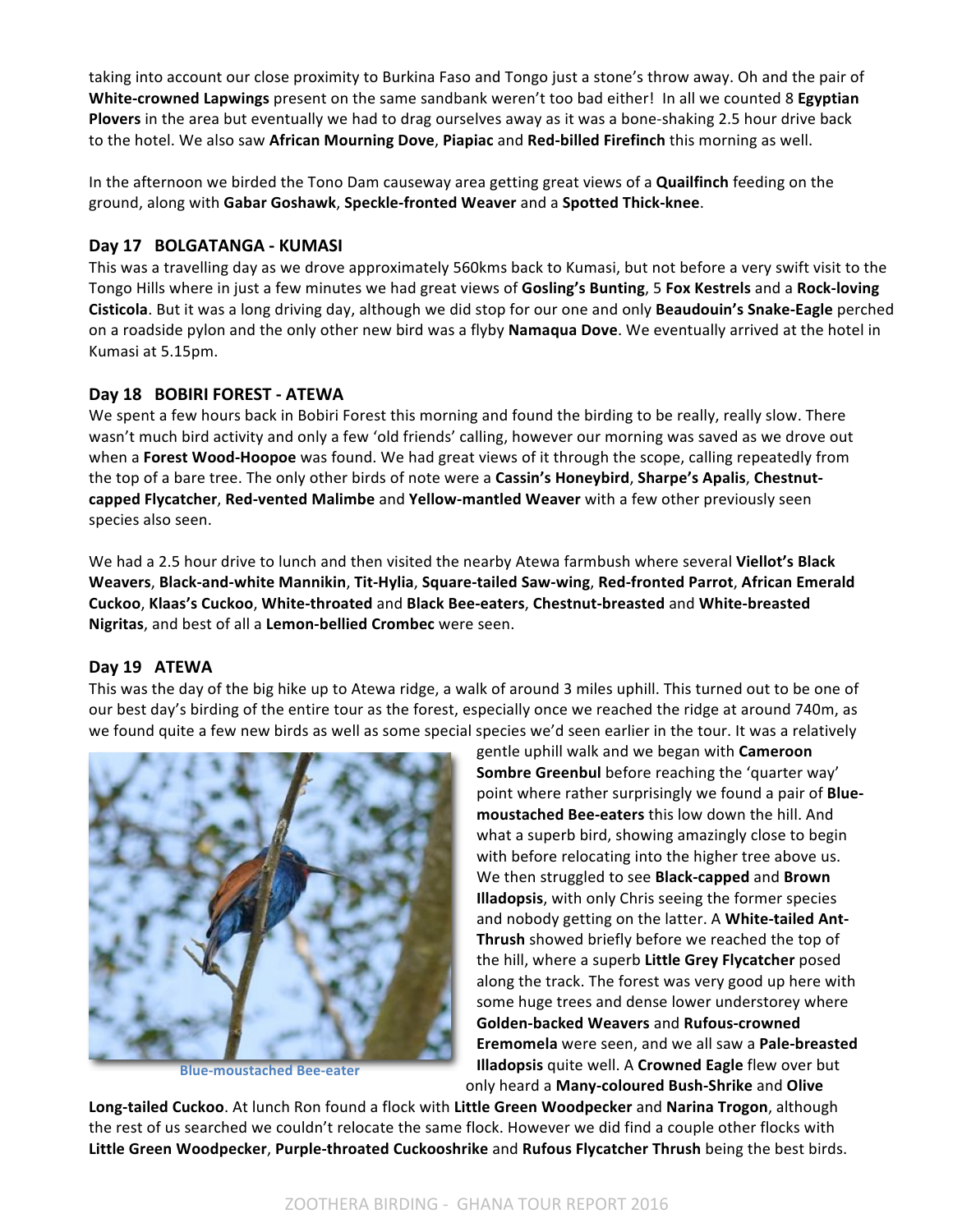Walking back took several hours but along the way we had nice looks at **Sharpe's Apalis**, Lemon-bellied **Crombec**, **Chestnut-capped Flycatcher**, **Black-capped Apalis** and a **West African (formerly Bioko) Batis**. Upon reaching the coach we only had a short wait until dusk, when we spotlighted a superb **Black-shouldered** Nightjar that perched on a stump right next to the track. What a great way to end a fantastic day.

## **Day 20 ATEWA FARM BUSH – SHAI HILLS**

We weren't expecting much from this morning but you can never tell. And so we were proved wrong as we had nice views of several **Red-headed Quelea** feeding in a small marshy area. There was also Little Greenbul, **Whistling Cisticola**, **Northern Grosbeak Weaver**, and both **Diederik** and **African Emerald Cuckoos**. Then we took a different track down to another marshy area where West African Wattle-eye was seen en-route. We were looking for **Compact Weaver**, a bird that had eluded us until this morning when we found a small group



**Black-shouldered Nightjar**

feeding, although it took a while for everyone to get on to the male. There was also **Marsh Tchagra**, **Levaillant's Cuckoo**, **Western Bluebill**, **Little Beeeater** and **Red-vented Malimbe** here as well. Our last stop produced a **Cassin's Hawk-Eagle** and for the hardy few that walked up the hill a little were rewarded with fine views of a **Blackthroated Coucal**.

After lunch we drove towards Accra, stopping at Sakumono Lagoon but due to strong winds the birding here was difficult and most of the birds were distant. But we still saw Northern **Pintail**, **Yellow Wagtail**, **Grey Plover**, **Wood Sandpiper**, **Reed Cormorant**, 

**Squacco Heron, Western Marsh Harrier** and others. We were glad of an early finish today and some extra time at the hotel for a change!

# **Day 21 SHAI HILLS – END OF TOUR**

For our final morning's birding we visited the Shai Hills, a drive of around an hour from the hotel. Of course, breakfast was at the usual time of 5am – as it has been every morning, apart from one we had at 5.30am!. This is a nice, easy way to end the tour as its along a level, wide trail through the grassland and bushes. The first bird of note was **Blackcap Babbler**, followed by brief views of **Buff-spotted Woodpecker**. At some cliffs we saw 4 **White-crowned Cliff-Chats**, **Lead-coloured Flycatcher**, **Bearded Barbet**, **Lesser Honeyguide**, **Siffling Cisticola** and **Cardinal Woodpecker**. Moving on to the grassland there were many **Croaking Cisticolas**, but our views of a pair of Red-necked Buzzards take some beating as they displayed right over our heads. Chris had a brief view of **Snowy-crowned Robin-Chat**, whilst a Yellow-throated Longclaw flew into a nearby tree and posed very nicely indeed. There was also a flock of White-crested Helmet-Shrikes moving through and Yellow-mantled **Widowbird**. At the bat caves Anthony spotted a Barn Owl roosting high up in some tall trees and we spent some time admiring this fine bird. As we drove back out a random stop produced Greater Honeyguide and Plain-backed Pipit to wrap up proceedings here.

And that was our birding finished. All we had to do was return to the hotel where we had plenty of time to pack before heading to the airport and enjoy our final dinner together. And then it was time to say our goodbyes to Paul who had been an absolutely fantastic guide and found us many truly stunning birds.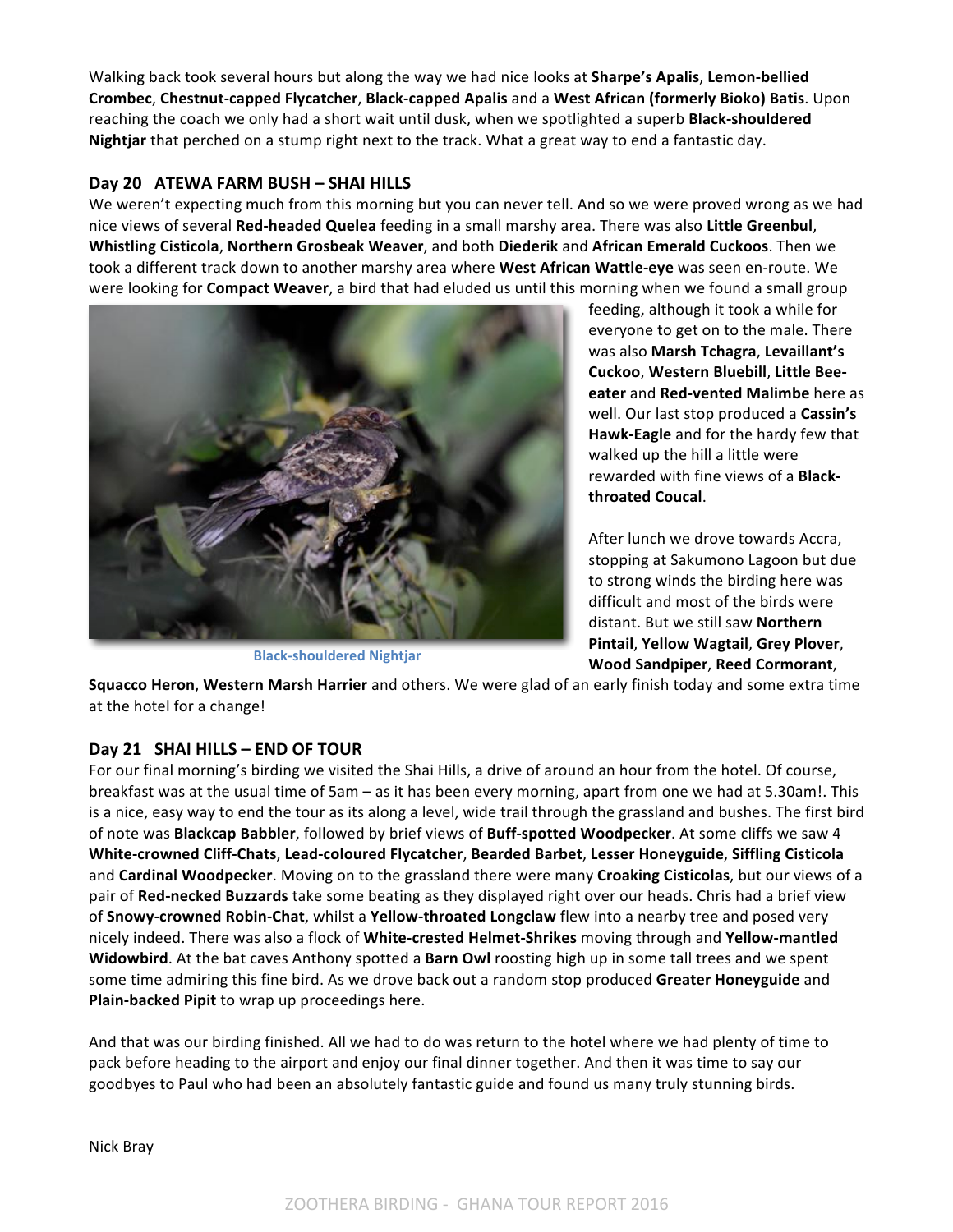# **SYSTEMATIC LIST – GHANA OCT/NOV 2016**

H – Heard Only L – Leader Only Sighting S – Single Observer Sighting

| <b>ANSERIFORMES: Anatidae</b>            |                          |
|------------------------------------------|--------------------------|
| White-faced Whistling Duck               | Dendrocygna viduata      |
| <b>Spur-winged Goose</b>                 | Plectropterus gambensis  |
| Hartlaub's Duck                          | Pteronetta hartlaubii    |
| African Pygmy Goose                      | Nettapus auritus         |
| <b>Northern Pintail</b>                  | Anas acuta               |
| <b>GALLIFORMES: Numididae</b>            |                          |
| <b>Helmeted Guineafowl</b>               | Numida meleagris         |
| <b>GALLIFORMES: Odontophoridae</b>       |                          |
| <b>Stone Partridge</b>                   | Ptilopachus petrosus     |
| <b>GALLIFORMES: Phasianidae</b>          |                          |
| Latham's Francolin (H)                   | Peliperdix lathami       |
| White-throated Francolin                 | Peliperdix albogularis   |
| Ahanta Francolin (H)                     | Pternistis ahantensis    |
| Double-spurred Francolin                 | Pternistis bicalcaratus  |
| PODICIPEDIFORMES: Podicipedidae          |                          |
| Little Grebe                             | Tachybaptus ruficollis   |
| <b>CICONIIFORMES: Ciconiidae</b>         |                          |
| Woolly-necked Stork                      | Ciconia episcopus        |
| <b>PELECANIFORMES: Threskiornithidae</b> |                          |
| Hadada Ibis                              | Bostrychia hagedash      |
| <b>PELECANIFORMES: Ardeidae</b>          |                          |
| Little Bittern (S)                       | Ixobrychus minutus       |
| <b>Striated Heron</b>                    | <b>Butorides striata</b> |
| Squacco Heron                            | Ardeola ralloides        |
| <b>Western Cattle Egret</b>              | <b>Bubulcus ibis</b>     |
| Grey Heron                               | Ardea cinerea            |
| <b>Black-headed Heron</b>                | Ardea melanocephala      |
| Purple Heron                             | Ardea purpurea           |
| <b>Great Egret</b>                       | Ardea alba               |
| Intermediate Egret                       | Egretta intermedia       |
| Black Heron (L)                          | Egretta ardesiaca        |
| Little Egret                             | Egretta garzetta         |
| Western Reef Heron                       | Egretta gularis          |
| <b>PELECANIFORMES: Scopidae</b>          |                          |
| Hamerkop                                 | Scopus umbretta          |
| <b>SULIFORMES: Phalacrocoracidae</b>     |                          |
| Reed (Long-tailed) Cormorant             | Microcarbo africanus     |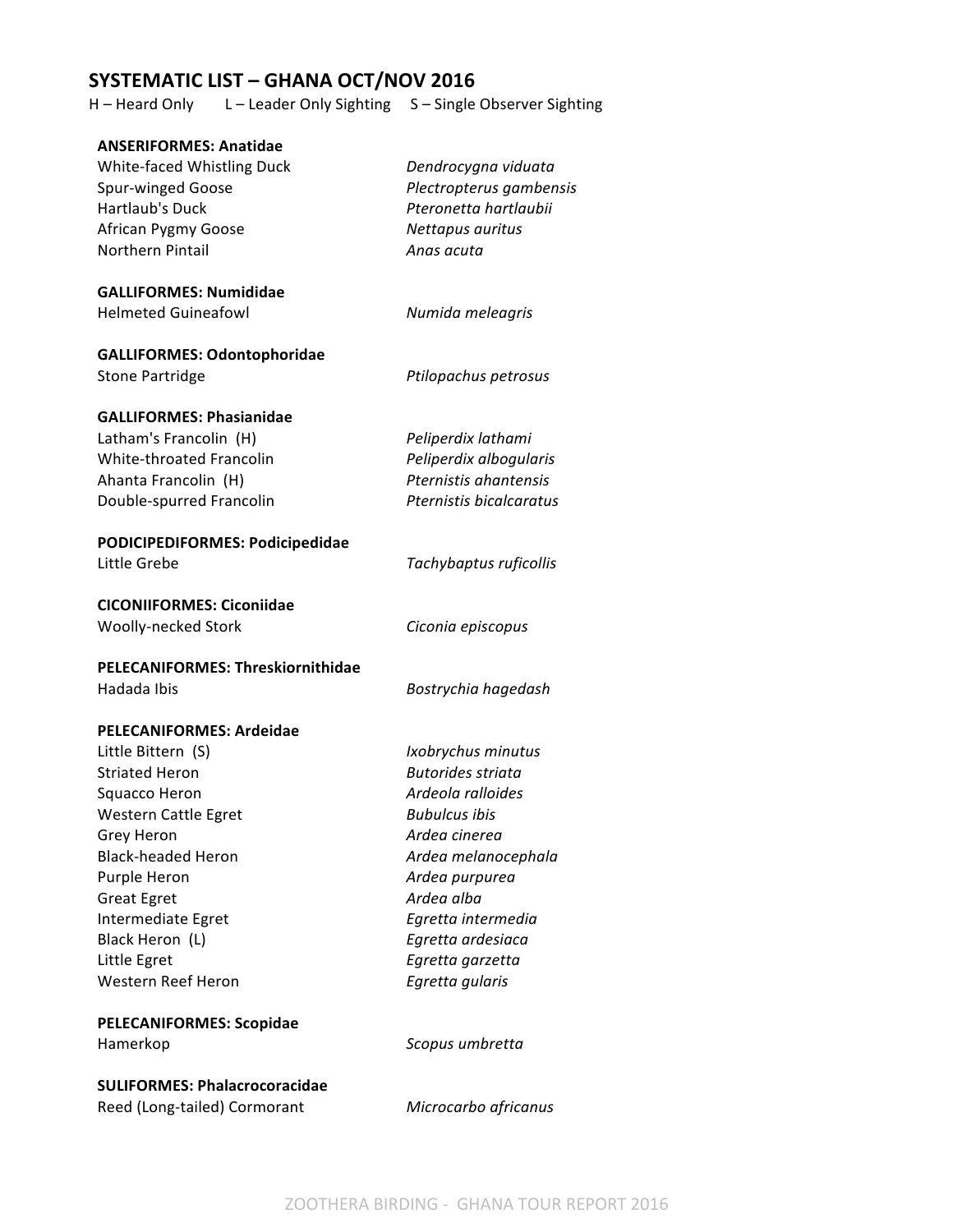# **SULIFORMES: Anhingidae**

African Darter *Anhinga rufa* 

**ACCIPITRIFORMES: Accipitridae**

Black-winged Kite *Elanus caeruleus* African Harrier-Hawk *Polyboroides typus* Palm-nut Vulture *Gypohierax angolensis* European Honey Buzzard *Pernis apivorus* African Cuckoo-Hawk *Aviceda cuculoides* Hooded Vulture *Necrosyrtes monachus* White-backed Vulture **Gyps** africanus White-headed Vulture *Trigonoceps occipitalis* Beaudouin's Snake Eagle **Circaetus** beaudouini Brown Snake Eagle **Circaetus** *Circaetus cinereus* Bateleur *Terathopius ecaudatus* Crowned Eagle *Stephanoaetus coronatus* Martial Eagle *Polemaetus bellicosus* Long-crested Eagle *Lophaetus occipitalis* Wahlberg's Eagle *Hieraaetus wahlbergi* Cassin's Hawk-Eagle **Aguila** africana African Hawk-Eagle *Aquila spilogaster* Lizard Buzzard *Kaupifalco monogrammicus* Gabar Goshawk **Micronisus** gabar Dark Chanting Goshawk **Melierax** metabates Long-tailed Hawk *Urotriorchis macrourus* Red-chested Goshawk **Accipiter** toussenelii Shikra *Accipiter badius Accipiter badius* Red-thighed Sparrowhawk *Accipiter erythropus* Black Sparrowhawk *Accipiter melanoleucus* Western Marsh Harrier *Circus aeruginosus* Yellow-billed Kite *Milvus aegyptius* Grasshopper Buzzard **Butastur** rufipennis Red-necked Buzzard **Butes Buteo** *auguralis* 

#### **GRUIFORMES: Sarothruridae**

White-spotted Flufftail **Sansally Sarothrura** pulchra

#### **GRUIFORMES: Rallidae**

Nkulengu Rail *Himantornis haematopus* Black Crake *Amaurornis flavirostra* African Swamphen *Porphyrio madagascariensis* Common Moorhen **Gallinula** chloropus

#### **CHARADRIIFORMES: Turnicidae**

Common Buttonquail *Turnix sylvaticus*

#### **CHARADRIIFORMES: Burhinidae**

Spotted Thick-knee **Burhinus** capensis

Senegal Thick-knee **Burhinus** senegalensis

**CHARADRIIFORMES: Recurvirostridae** Black-winged Stilt **Himantopus** *Himantopus himantopus*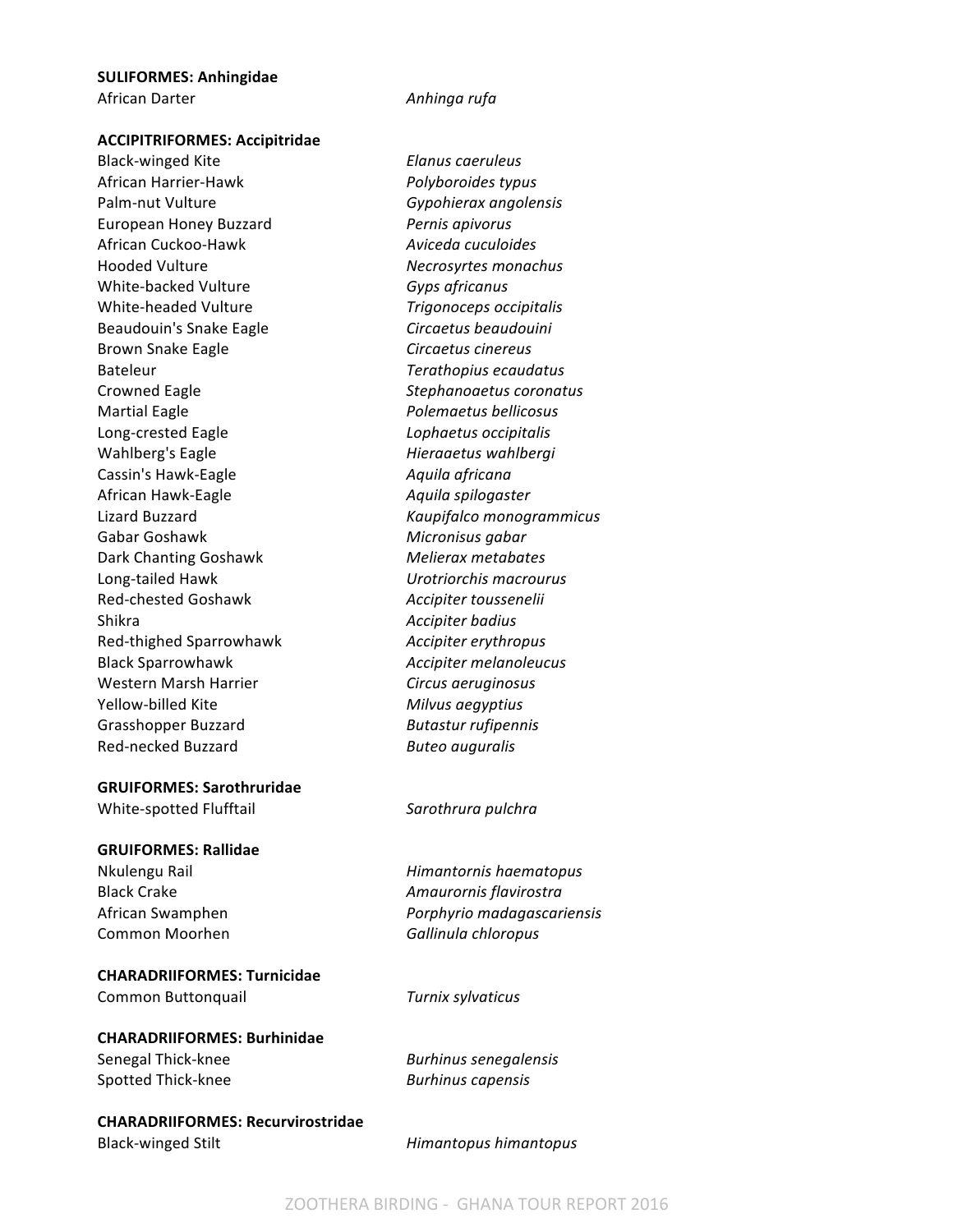#### **CHARADRIIFORMES: Charadriidae**

| Spur-winged Lapwing                  | Vanellus spinosus       |
|--------------------------------------|-------------------------|
| White-crowned Lapwing                | Vanellus albiceps       |
| African Wattled Lapwing              | Vanellus senegallus     |
| <b>Grey Plover</b>                   | Pluvialis squatarola    |
| <b>Common Ringed Plover</b>          | Charadrius hiaticula    |
| Forbes's Plover                      | Charadrius forbesi      |
| <b>CHARADRIIFORMES: Pluvianidae</b>  |                         |
| <b>Egyptian Plover</b>               | Pluvianus aegyptius     |
| <b>CHARADRIIFORMES: Jacanidae</b>    |                         |
| African Jacana                       | Actophilornis africanus |
| <b>CHARADRIIFORMES: Scolopacidae</b> |                         |
| Whimbrel                             | Numenius phaeopus       |
| <b>Furasian Curlew</b>               | Numenius arquata        |
| Common Redshank                      | Tringa totanus          |
| Marsh Sandpiper                      | Tringa stagnatilis      |
| Common Greenshank                    | Tringa nebularia        |
| <b>Wood Sandpiper</b>                | Tringa glareola         |
| Common Sandpiper                     | Actitis hypoleucos      |
| Ruddy Turnstone                      | Arenaria interpres      |
| Little Stint                         | Calidris minuta         |
| <b>Curlew Sandpiper</b>              | Calidris ferruginea     |
| <b>CHARADRIIFORMES: Glareolidae</b>  |                         |
| <b>Collared Pratincole</b>           | Glareola pratincola     |

Rock Pratincole *Glareola nuchalis*

#### **CHARADRIIFORMES: Laridae**

Lesser Black-backed Gull *Larus fuscus* Laughing Gull **Leucophaeus** atricilla Gull-billed Tern **Gelochelidon** nilotica Royal Tern *Thalasseus maximus* Sandwich Tern *Thalasseus sandvicensis* Common Tern *Sterna hirundo* 

#### **PTEROCLIFORMES: Pteroclidae**

#### **COLUMBIFORMES: Columbidae**

Rock Dove **Columba** livia Speckled Pigeon **Columba** *Columba guinea* Afep Pigeon (H) **Columba** unicincta Western Bronze-naped Pigeon *Columba iriditorques* African Mourning Dove *Streptopelia decipiens* Red-eyed Dove *Streptopelia semitorquata* Vinaceous Dove *Streptopelia vinacea* Laughing Dove *Spilopelia* senegalensis Black-billed Wood Dove **Turtur** abyssinicus Blue-spotted Wood Dove **Turtur** afer

# Four-banded Sandgrouse *Pterocles quadricinctus*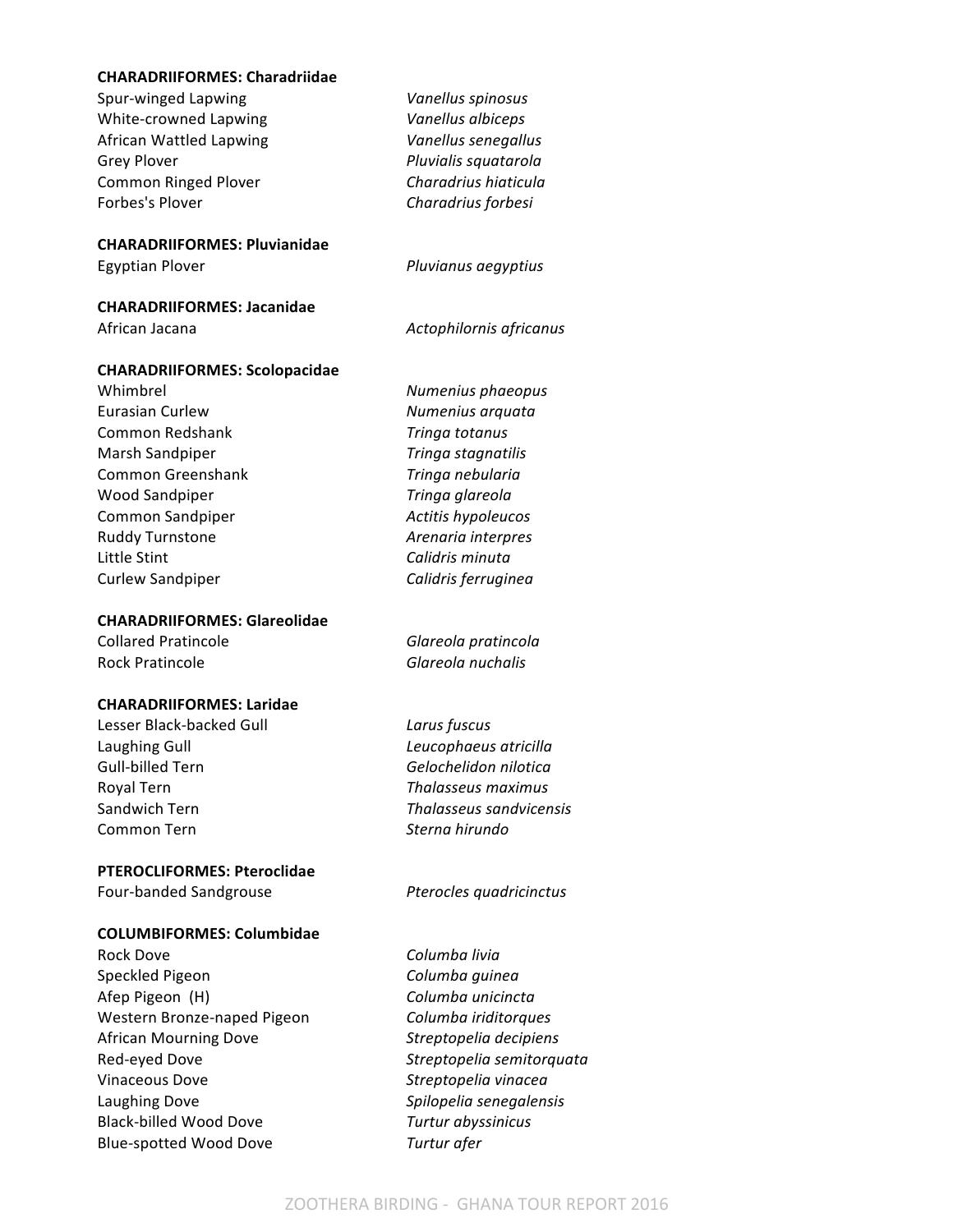Tambourine Dove **Turtur** tympanistria Blue-headed Wood Dove *Turtur brehmeri* Namaqua Dove *Oena capensis* Bruce's Green Pigeon *Treron waalia* African Green Pigeon *Treron calvus*

#### **MUSOPHAGIFORMES: Musophagidae**

Great Blue Turaco **Corythaeola** cristata Guinea (Green) Turaco **Tauraco** *Tauraco persa* Yellow-billed Turaco *Tauraco macrorhynchus* Violet Turaco **Musophaga** violacea Western Grey Plantain-eater **Crinifer** piscator

#### **CUCULIFORMES: Cuculidae**

Black-throated Coucal **Centropus** *Centropus leucogaster* Senegal Coucal **Contropus** Senegalensis Blue-headed Coucal **Centropus** monachus Blue Malkoha (Yellowbill) *Ceuthmochares aereus* Levaillant's Cuckoo **Clamator** *Clamator levaillantii* Diederik Cuckoo *Chrysococcyx caprius* Klaas's Cuckoo **Chrysococcyx** klaas Yellow-throated Cuckoo *Chrysococcyx flavigularis* African Emerald Cuckoo *Chrysococcyx cupreus* Olive Long-tailed Cuckoo *Cercococcyx olivinus* Black Cuckoo *Cuculus clamosus* Red-chested Cuckoo *Cuculus solitarius* Common Cuckoo **Cuculus** canorus

#### **STRIGIFORMES: Tytonidae**

Western Barn Owl **Tyto** alba

#### **STRIGIFORMES: Strigidae**

African Scops Owl *Otus senegalensis* Northern White-faced Owl (H) *Ptilopsis leucotis* Greyish Eagle-Owl **Bubo** *Bubo cinerascens* Fraser's Eagle-Owl **Bubo** poensis Akun Eagle-Owl **Bubo** *Bubo leucostictus Bubo leucostictus* African Wood Owl *Strix woodfordii* Pearl-spotted Owlet (H) **Glaucidium** perlatum Red-chested Owlet **Figure 7 and** *Glaucidium* tephronotum

#### **CAPRIMULGIFORMES: Caprimulgidae**

Brown Nightjar *Veles binotatus* Long-tailed Nightjar *Caprimulgus climacurus* Standard-winged Nightjar **Caprimulgus** longipennis

#### **APODIFORMES: Apodidae**

Sabine's Spinetail *Rhaphidura sabini* Cassin's Spinetail *Neafrapus cassini* African Palm Swift *Cypsiurus parvus* 

Black-shouldered Nightjar **Caprimulgus** nigriscapularis

Mottled Spinetail *Telacanthura ussheri*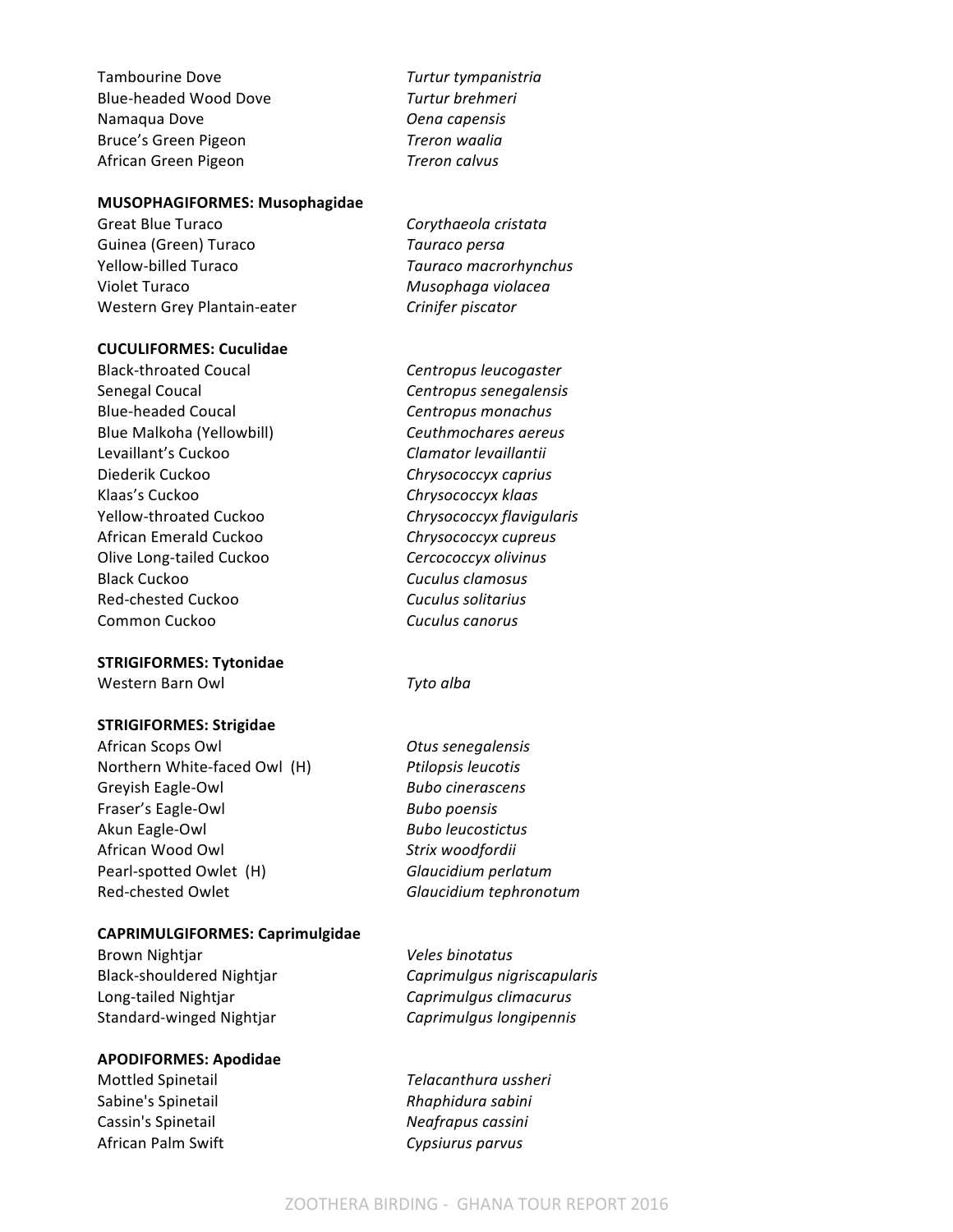Common Swift *Apus apus* Little Swift **Apus** affinis White-rumped Swift **Apus** caffer

**TROGONIFORMES: Trogonidae**

#### **CORACIIFORMES: Coraciidae**

Purple (Rufous-crowned) Roller *Coracias naevius* Abyssinian Roller *Coracias abyssinicus* Blue-bellied Roller *Coracias cyanogaster* Blue-throated Roller *Eurystomus gularis* Broad-billed Roller *Eurystomus qlaucurus* 

#### **CORACIIFORMES: Alcedinidae**

Chocolate-backed Kingfisher *Halcyon badia* Grey-headed Kingfisher *Halcyon leucocephala* Blue-breasted Kingfisher *Halcyon malimbica* Woodland Kingfisher *Halcyon senegalensis* African Pygmy Kingfisher *Ispidina picta* White-bellied Kingfisher *Corythornis leucogaster* Malachite Kingfisher *Corythornis cristatus* Shining-blue Kingfisher **Alcedo** quadribrachys Giant Kingfisher *Megaceryle maxima* Pied Kingfisher **Ceryle** rudis

#### **CORACIIFORMES: Meropidae**

Blue-moustached Bee-eater *Merops mentalis* Black Bee-eater *Merops gularis* Swallow-tailed Bee-eater *Merops hirundineus* Little Bee-eater *Merops pusillus* Red-throated Bee-eater *Merops bulocki* White-throated Bee-eater *Merops albicollis* Rosy Bee-eater *Merops malimbicus* 

#### **BUCEROTIFORMES: Phoeniculidae**

Green Wood-Hoopoe *Phoeniculus purpureus* 

#### **BUCEROTIFORMES: Bucorvidae**

Abyssinian Ground Hornbill *Bucorvus abyssinicus*

#### **BUCEROTIFORMES: Bucerotidae**

Northern Red-billed Hornbill *Tockus erythrorhynchus* African Pied Hornbill *Lophoceros fasciatus* African Grey Hornbill *Lophoceros nasutus* Red-billed Dwarf Hornbill *Lophoceros camurus* Piping Hornbill **Bycanistes** fistulator Brown-cheeked Hornbill *Bycanistes cylindricus* Black Dwarf Hornbill *Horizocerus hartlaubi* White-crested Hornbill *Horizocerus albocristatus*

Narina Trogon *Apaloderma narina* 

Forest Wood-Hoopoe *Phoeniculus castaneiceps* Black Scimitarbill **Rhinopomastus** aterrimus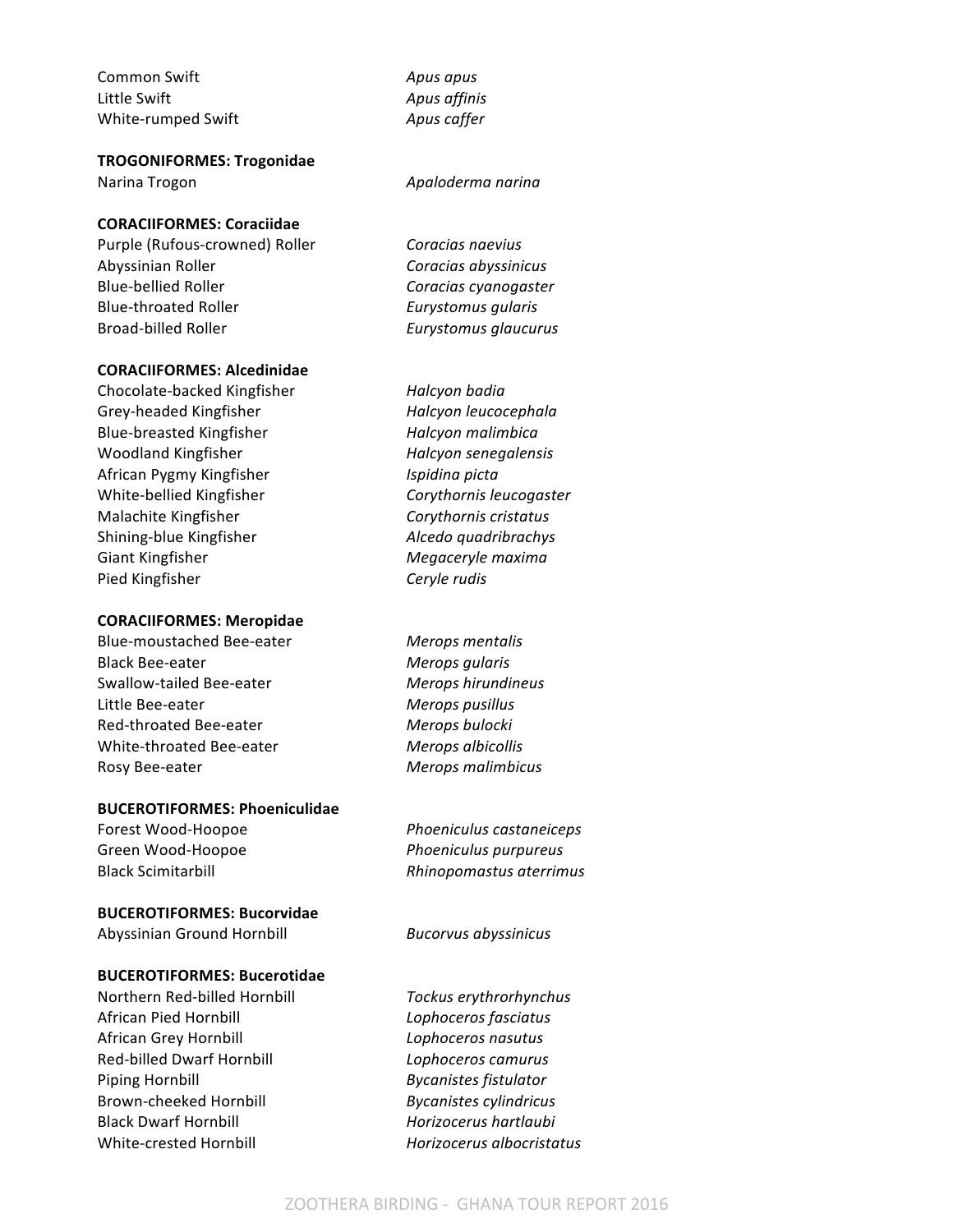#### **PICIFORMES: Lybiidae**

Bristle-nosed Barbet **Gymnobucco** peli Naked-faced Barbet **Gymnobucco** calvus Speckled Tinkerbird *Pogoniulus scolopaceus* Red-rumped Tinkerbird *Pogoniulus atroflavus* Yellow-throated Tinkerbird *Pogoniulus subsulphureus* Yellow-rumped Tinkerbird *Pogoniulus bilineatus* Yellow-fronted Tinkerbird *Pogoniulus chrysoconus* Yellow-spotted Barbet *Buccanodon duchaillui* Hairy-breasted Barbet *Tricholaema hirsuta* Vieillot's Barbet *Lybius vieilloti* Bearded Barbet *Lybius dubius* Yellow-billed Barbet *Trachyphonus purpuratus* 

#### **PICIFORMES: Indicatoridae**

Cassin's Honeybird *Prodotiscus insignis* Willcocks's Honeyguide *Indicator willcocksi* Lesser Honeyguide *Indicator minor* Greater Honeyguide *Indicator indicator* 

#### **PICIFORMES: Picidae**

African Piculet *Sasia africana* Fine-spotted Woodpecker **Campethera** punctuligera Little Green Woodpecker **Campethera** maculosa Buff-spotted Woodpecker **Campethera** nivosa Cardinal Woodpecker **Dendropicos** fuscescens Melancholy Woodpecker *Dendropicos lugubris* Fire-bellied Woodpecker *Dendropicos pyrrhogaster* African Grey Woodpecker *Dendropicos goertae*

#### **FALCONIFORMES: Falconidae**

Common Kestrel *Falco tinnunculus* Fox Kestrel *Falco alopex* Grey Kestrel **Falco** ardosiaceus Red-necked Falcon *Falco Falco Falco Falco Falco Falco Falco Falco Falco Falco Falco Falco Falco Falco Falco Falco Falco Falco Falco Falco Falco Falco Falco Falco Falco F* African Hobby *Falco cuvierii* Lanner Falcon **Falco Falco** *Falco biarmicus* 

#### **PSITTACIFORMES: Psittacidae**

Red-fronted Parrot *Poicephalus qulielmi* African Grey Parrot *Psittacus erithacus*

#### **PSITTACIFORMES: Psittaculidae**

Rose-ringed Parakeet *Psittacula krameri*

**PASSERIFORMES: Eurylaimidae** Rufous-sided Broadbill **Smithornis** rufolateralis

**PASSERIFORMES: Platysteiridae** Black-and-white Shrike-flycatcher *Bias musicus*

Brown-necked Parrot *Poicephalus fuscicollis* Senegal Parrot *Poicephalus senegalus*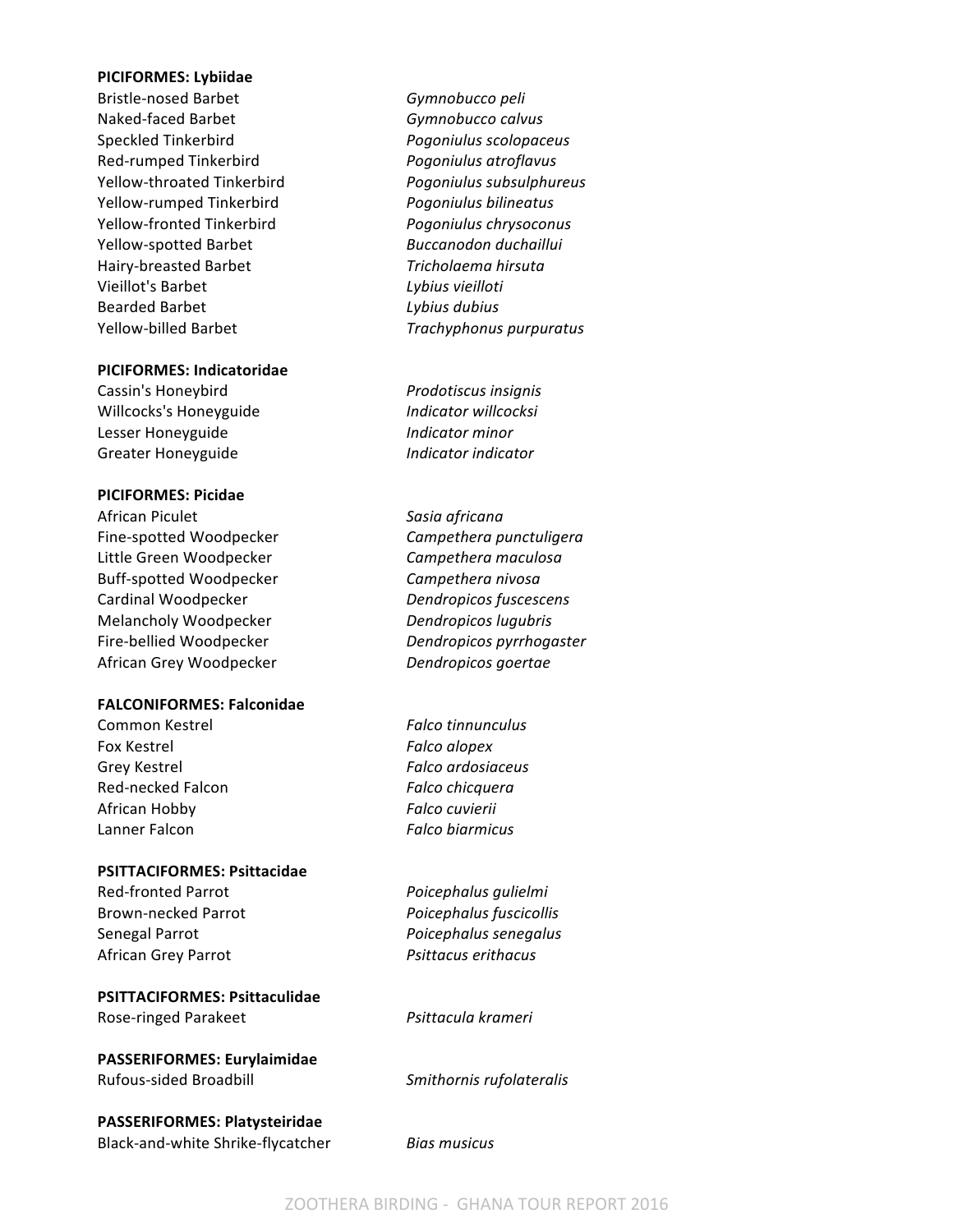Senegal Batis **Batis Batis** *Batis senegalensis* Fernando Po (Bioko) Batis *Batis poensis* West African (Chestnut) Wattle-eye *Platysteira hormophora* Brown-throated (Common) Wattle-eye Platysteira cyanea Red-cheeked Wattle-eye *Platysteira blissetti* 

#### **PASSERIFORMES: Prionopidae**

White-crested Helmetshrike *Prionops plumatus* Red-billed Helmetshrike *Prionops caniceps* 

#### **PASSERIFORMES: Malaconotidae**

Many-coloured Bushshrike (H) *Chlorophoneus multicolor* Orange-breasted Bushshrike (H) *Chlorophoneus sulfureopectus* Marsh Tchagra *Bocagia minuta* Brown-crowned Tchagra *Tchagra australis* Black-crowned Tchagra *Tchagra senegalus* Sabine's Puffback *Dryoscopus sabini* Northern Puffback *Dryoscopus gambensis* Lowland Sooty Boubou *Laniarius leucorhynchus* Yellow-crowned Gonolek *Laniarius barbarus* Brubru *Nilaus afer* 

#### **PASSERIFORMES: Campephagidae**

White-breasted Cuckooshrike **Coracina** pectoralis Blue Cuckooshrike *Coracina azurea* Red-shouldered Cuckooshrike **Campephaga** phoenicea Purple-throated Cuckooshrike **Campephaga** quiscalina

#### **PASSERIFORMES: Laniidae**

Yellow-billed Shrike *Corvinella corvina* **Northern Fiscal** *Lanius humeralis* 

#### **PASSERIFORMES: Oriolidae**

African Golden Oriole *Oriolus auratus* Western (Black-headed) Oriole **Oriolal Oriolus** brachyrynchus Black-winged Oriole *Oriolus nigripennis* 

#### **PASSERIFORMES: Dicruridae**

Square-tailed Drongo (H) *Dicrurus ludwigii* Shining Drongo *Dicrurus atripennis* Fork-tailed Drongo *Dicrurus adsimilis* Velvet-mantled Drongo *Dicrurus modestus*

#### **PASSERIFORMES: Monarchidae**

Blue-headed Crested Flycatcher *Trochocercus nitens* Red-bellied Paradise Flycatcher **Terpsiphone** rufiventer African Paradise Flycatcher *Terpsiphone viridis*

**PASSERIFORMES: Corvidae** Piapiac *Piapiac Ptilostomus afer* Pied Crow **Corvus** albus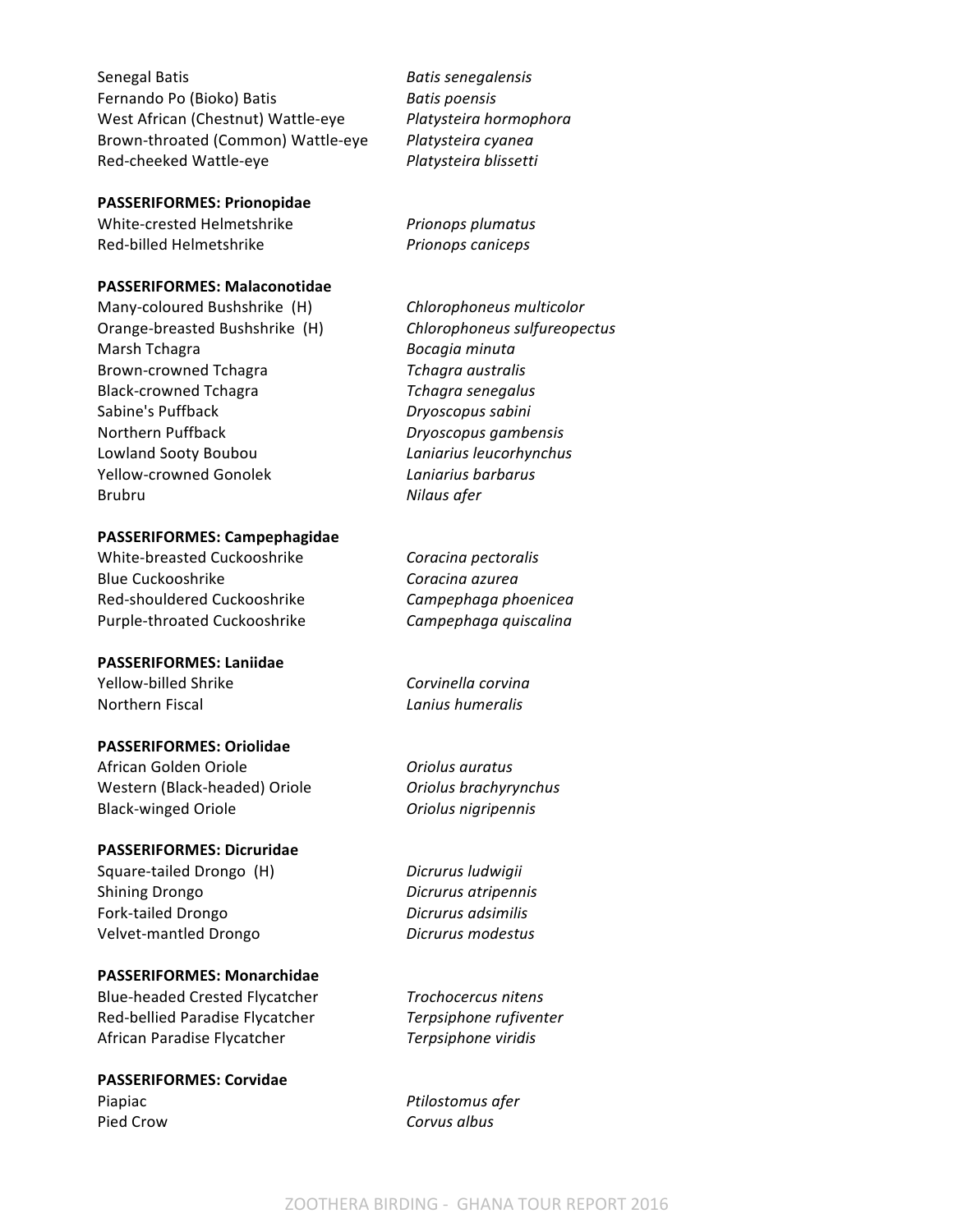| <b>PASSERIFORMES: Picathartidae</b><br>White-necked Rockfowl | Picathartes gymnocephalus   |
|--------------------------------------------------------------|-----------------------------|
|                                                              |                             |
| <b>PASSERIFORMES: Stenostiridae</b>                          |                             |
| African Blue Flycatcher                                      | Elminia longicauda          |
| <b>PASSERIFORMES: Paridae</b>                                |                             |
| White-shouldered Black Tit                                   | Melaniparus guineensis      |
|                                                              |                             |
| <b>PASSERIFORMES: Nicatoridae</b>                            |                             |
| <b>Western Nicator</b>                                       | Nicator chloris             |
| <b>PASSERIFORMES: Alaudidae</b>                              |                             |
| Chestnut-backed Sparrow-Lark                                 | Eremopterix leucotis        |
| Sun Lark                                                     | Galerida modesta            |
|                                                              |                             |
| <b>PASSERIFORMES: Pycnonotidae</b>                           |                             |
| <b>Common Bulbul</b>                                         | Pycnonotus barbatus         |
| Slender-billed Greenbul                                      | Stelgidillas gracilirostris |
| Little Greenbul                                              | Eurillas virens             |
| Little Grey Greenbul                                         | Eurillas gracilis           |
| Ansorge's Greenbul                                           | Eurillas ansorgei           |
| Plain Greenbul                                               | Eurillas curvirostris       |
| Yellow-whiskered Greenbul                                    | Eurillas latirostris        |
| Golden Greenbul                                              | Calyptocichla serinus       |
| Honeyguide Greenbul                                          | Baeopogon indicator         |
| <b>Spotted Greenbul</b>                                      | Ixonotus guttatus           |
| Simple Greenbul                                              | Chlorocichla simplex        |
| Swamp Palm Bulbul                                            | Thescelocichla leucopleura  |
| <b>Icterine Greenbul</b>                                     | Phyllastrephus icterinus    |
| White-throated Greenbul                                      | Phyllastrephus albigularis  |
| Red-tailed Bristlebill (H)                                   | Bleda syndactylus           |
| Green-tailed Bristlebill (H)                                 | <b>Bleda</b> eximius        |
| Grey-headed Bristlebill                                      | <b>Bleda canicapillus</b>   |
| <b>Western Bearded Greenbul</b>                              | Criniger barbatus           |
| <b>Red-tailed Greenbul</b>                                   | Criniger calurus            |
| Yellow-bearded Greenbul                                      | Criniger olivaceus          |
|                                                              |                             |

#### **PASSERIFORMES: Hirundinidae**

Fanti Saw-wing *Psalidoprocne Psalidoprocne obscura* Sand Martin *Riparia riparia* Barn Swallow **Hirundo** rustica Red-chested Swallow **Hirundo** lucida Ethiopian Swallow **Hirundo** aethiopica Wire-tailed Swallow **Hirundo** smithii White-bibbed (WT Blue) Swallow *Hirundo nigrita* Pied-winged Swallow **Hirundo leucosoma Common House Martin Delichon urbicum** Lesser Striped Swallow **Cecropis** abyssinica Mosque Swallow **Cecropis** senegalensis West African Swallow **Cecropis** domicella

Square-tailed Saw-wing *Psalidoprocne nitens*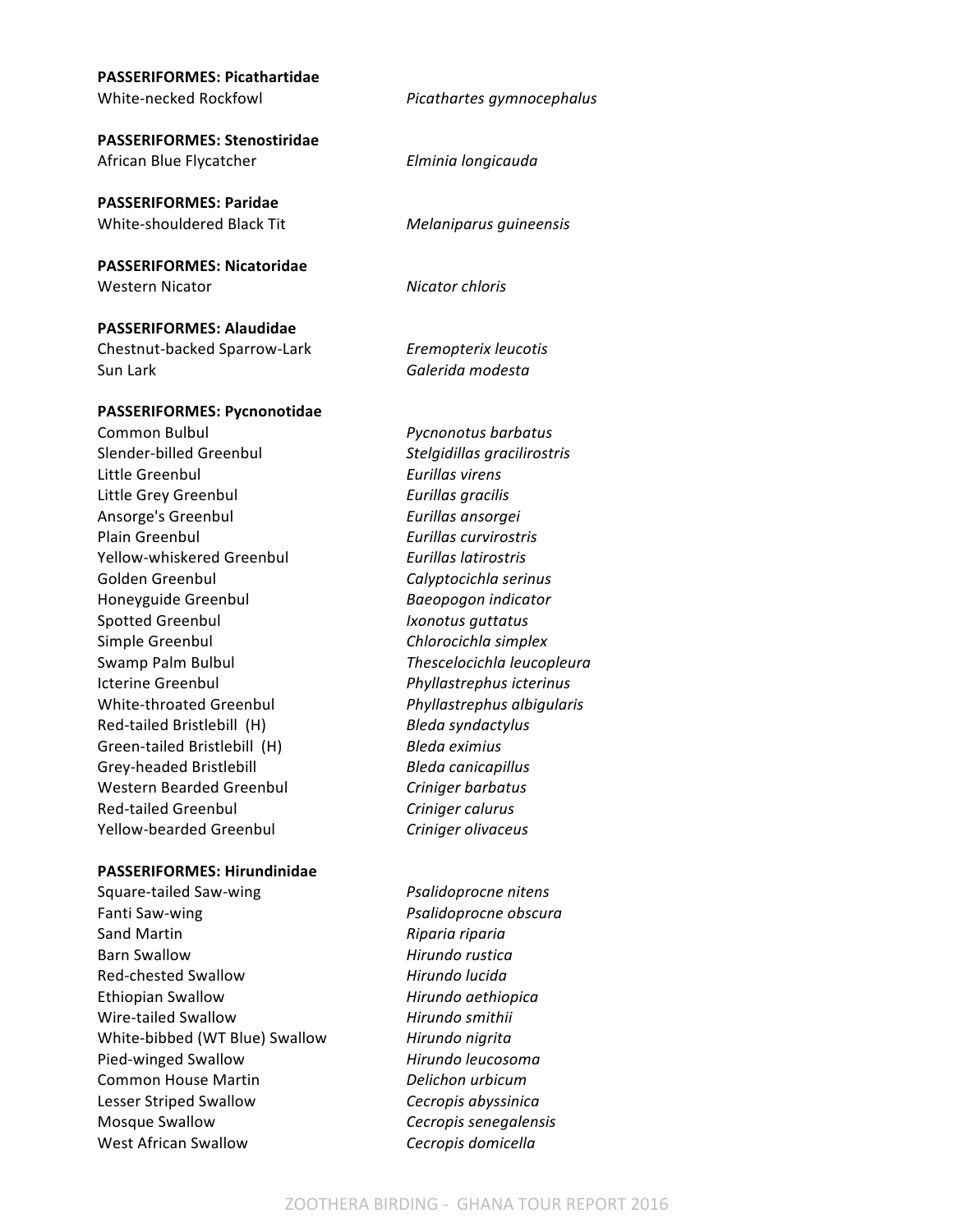Preuss's Cliff Swallow *Petrochelidon preussi* 

#### **PASSERIFORMES: Macrosphenidae**

Moustached Grass Warbler *Melocichla mentalis* Kemp's Longbill **Macrosphenus** kempi Grey Longbill **Grey Longbill Grey Longbill** Green Crombec *Sylvietta virens* Lemon-bellied Crombec *Sylvietta denti* 

#### **PASSERIFORMES: Erythrocercidae**

Chestnut-capped Flycatcher *Erythrocercus mccallii*

**PASSERIFORMES: Incertae Sedis 1** 

Green Hylia *Hylia prasina* Tit Hylia *Pholidornis rushiae* 

#### **PASSERIFORMES: Phylloscopidae**

**PASSERIFORMES: Cisticolidae**

Willow Warbler *Phylloscopus trochilus* Wood Warbler *Phylloscopus sibilatrix* 

## Red-faced Cisticola *Cisticola Cisticola erythrops* Singing Cisticola **Cisticola** *Cisticola cantans* Whistling Cisticola **Cisticola Cisticola Cisticola Cisticola Cisticola Cisticola** Rock-loving (Lazy) Cisticola *Cisticola <i>Cisticola aberrans* Winding Cisticola (H) Cisticola marginatus Croaking Cisticola *Cisticola natalensis* Short-winged (Siffling) Cisticola *Cisticola brachypterus* Zitting Cisticola *Cisticola Cisticola juncidis* Tawny-flanked Prinia *Prinia subflava* Yellow-breasted Apalis *Apalis flavida* Black-capped Apalis *Apalis Apalis nigriceps* **Sharpe's Apalis Apalis** *Apalis sharpii* Oriole Warbler *Hypergerus atriceps* Grey-backed Camaroptera **Camaroptera** *Camaroptera brevicaudata* Yellow-browed Camaroptera *Camaroptera superciliaris* Olive-green Camaroptera *Camaroptera chloronota* Senegal Eremomela *Eremomela pusilla* Rufous-crowned Eremomela *Eremomela badiceps*

#### **PASSERIFORMES: Pellorneidae**

Blackcap Illadopsis *Illadopsis cleaveri* Rufous-winged Illadopsis **Illamical Illamical Illadopsis** rufescens Puvel's Illadopsis *Illadopsis Illadopsis puveli* Pale-breasted Illadopsis **Illamical International Illadopsis** *rufipennis* Brown Illadopsis *Illadopsis fulvescens* 

#### **PASSERIFORMES: Leiothrichidae**

Capuchin Babbler *Phyllanthus atripennis* Brown Babbler *Turdoides plebejus*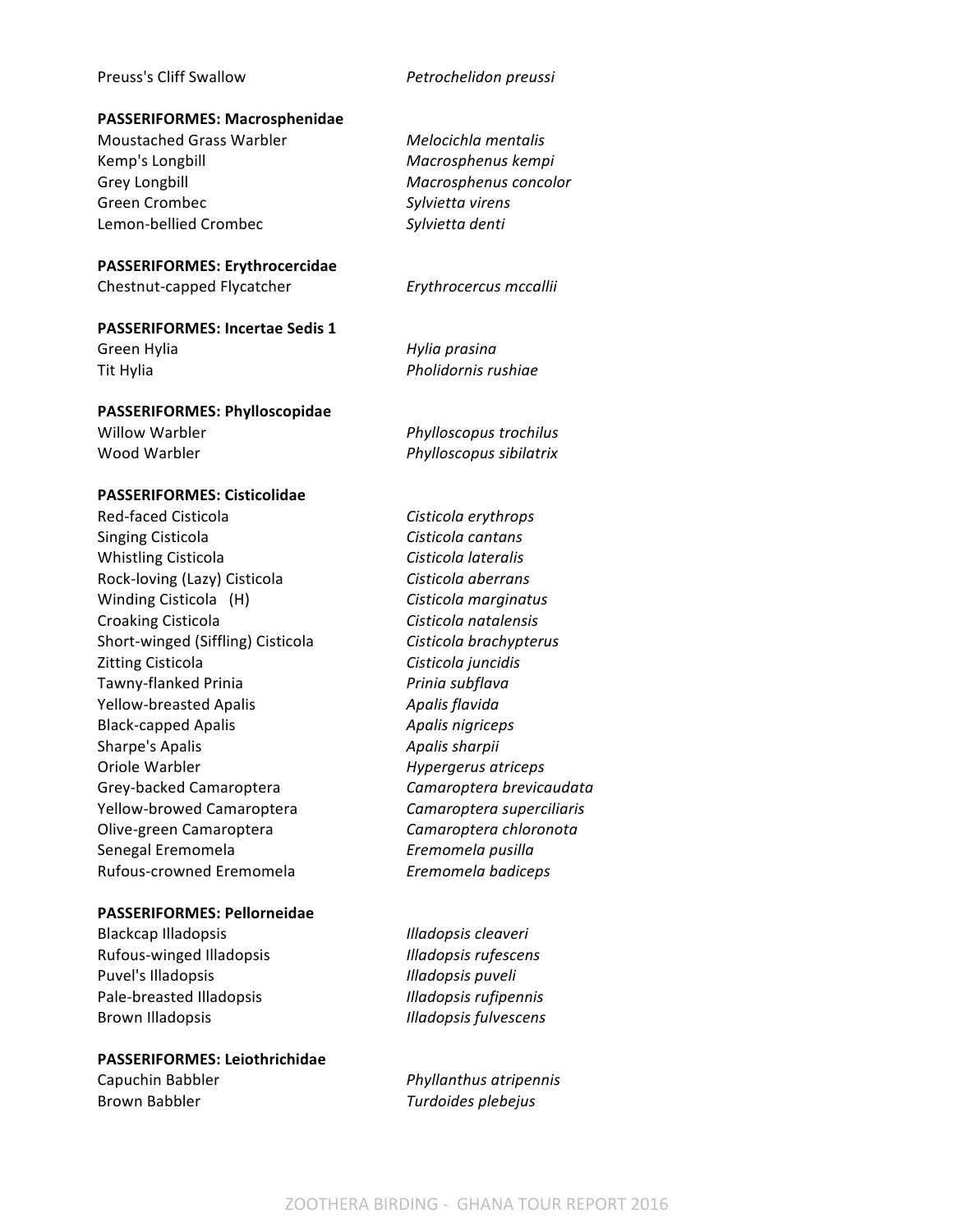# **PASSERIFORMES: Zosteropidae**

**PASSERIFORMES: Hyliotidae** Yellow-bellied Hyliota *Hyliota flavigaster* Violet-backed Hyliota *Hyliota violacea*

**PASSERIFORMES: Certhiidae**

African Spotted Creeper **Salpornis** salvadori

## **PASSERIFORMES: Sturnidae**

Copper-tailed Starling *Hylopsar cupreocauda* Greater Blue-eared Starling *Lamprotornis chalybaeus* Lesser Blue-eared Starling **Lamprotornis** chloropterus Splendid Starling *Lamprotornis splendidus* Purple Starling *Lamprotornis purpureus* Long-tailed Glossy Starling **Lamprotornis** caudatus Chestnut-bellied Starling *Lamprotornis pulcher* Violet-backed Starling *Cinnyricinclus leucogaster* Forest Chestnut-winged Starling **Changely** Onychognathus fulgidus

**PASSERIFORMES: Buphagidae** 

Yellow-billed Oxpecker *Buphagus africanus*

#### **PASSERIFORMES: Turdidae**

White-tailed Ant Thrush *Neocossyphus poensis* Finsch's Rufous Thrush **Stizorhina** finschi African Thrush *Turdus pelios* 

#### **PASSERIFORMES: Muscicapidae**

White-tailed Alethe **Aletherical Contracts** Alethe diademata Fraser's Forest Flycatcher *Fraseria ocreata* Grey-throated Tit-Flycatcher *Myioparus griseigularis* Grey (Lead-coloured) Tit-Flycatcher *Myioparus plumbeus* Northern Black Flycatcher **Melaenornis** edolioides Pale Flycatcher **Melaenornis** pallidus Spotted Flycatcher *Muscicapa striata* Swamp Flycatcher **Muscicapa** aquatica Cassin's Flycatcher **Muscicapa** cassini Olivaceous Flycatcher (S) *Muscicapa olivascens* Little Grey Flycatcher **Muscicapa** epulata Dusky-blue Flycatcher **Muscicapa** comitata Tessmann's Flycatcher **Muscicapa** tessmanni Ussher's Flycatcher **Muscicapa** ussheri White-crowned Robin-Chat *Cossypha albicapillus* Forest Robin *Stiphrornis erythrothorax* European Pied Flycatcher *Ficedula hypoleuca* Whinchat *Saxicola* rubetra White-crowned Cliff Chat **Thamnolaea** coronata White-fronted Black Chat *Oenanthe albifrons*

African Yellow White-eye *Zosterops senegalensis*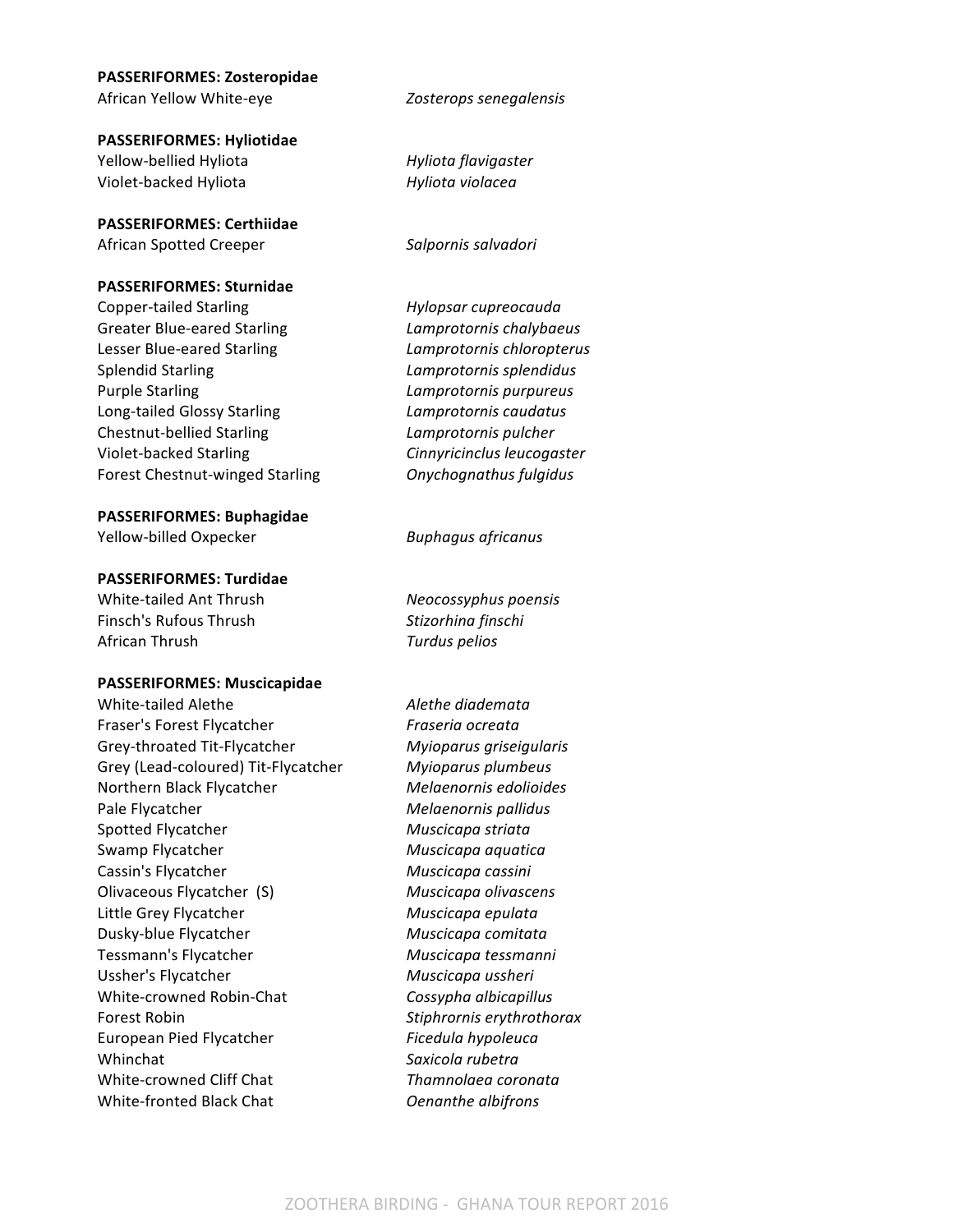#### **PASSERIFORMES: Nectariniidae**

**Fraser's Sunbird** *Deleornis fraseri* Mangrove (Brown) Sunbird **Anthreptes** gabonicus Little Green Sunbird **Anthreptes** seimundi Grey-chinned (Green) Sunbird **Anthreptes rectirostris** Collared Sunbird *Hedydipna collaris* Pygmy Sunbird *Hedydipna platura* Reichenbach's Sunbird **Anabathmis** reichenbachii Green-headed Sunbird **Cyanomitra** verticalis Blue-throated Brown Sunbird *Cyanomitra cyanolaema* Western Olive Sunbird **Cyanomitra** olivacea Buff-throated Sunbird **Chalcomitra** adelberti Scarlet-chested Sunbird **Chalcomitra** senegalensis Olive-bellied Sunbird *Cinnyris chloropygius* **Tiny Sunbird Cinnyris** *Cinnyris minullus* Beautiful Sunbird **Cinnyris** pulchellus Splendid Sunbird **Cinnyris** coccinigastrus Johanna's Sunbird **Cinnyris** *Cinnyris johannae* Superb Sunbird **Cinnyris** superbus Copper Sunbird **Cinnyris** *Cinnyris cupreus* 

#### **PASSERIFORMES: Passeridae**

Chestnut-crowned Sparrow-Weaver *Plocepasser superciliosus* Northern Grey-headed Sparrow *Passer griseus* Bush Petronia *Gymnoris dentata* House Sparrow *Passer domesticus* 

#### **PASSERIFORMES: Ploceidae**

White-billed Buffalo Weaver *Bubalornis albirostris* Speckle-fronted Weaver **Sporopipes** frontalis Thick-billed (Grosbeak) Weaver *Amblyospiza albifrons* Little Weaver *Ploceus luteolus* Black-necked Weaver *Ploceus nigricollis* Orange Weaver *Ploceus aurantius* Village Weaver *Ploceus cucullatus* Vieillot's Black Weaver *Ploceus nigerrimus* Black-headed Weaver *Ploceus melanocephalus* Yellow-mantled Weaver *Ploceus tricolor* Maxwell's Black Weaver *Ploceus albinucha* **Compact Weaver**  *Ploceus superciliosus* Preuss's (Golden-backed) Weaver *Ploceus preussi* Red-vented Malimbe *Malimbus scutatus* Blue-billed (Grey's) Malimbe *Malimbus nitens* Red-headed Malimbe *Malimbus rubricollis* Crested Malimbe *Malimbus malimbicus* Red-headed Quelea *Quelea Quelea erythrops* Red-billed Quelea *Quelea quelea* Yellow-crowned Bishop *Euplectes afer* Black-winged Red Bishop *Euplectes hordeaceus* Northern Red Bishop *Euplectes franciscanus* Yellow-mantled Widowbird *Euplectes macroura*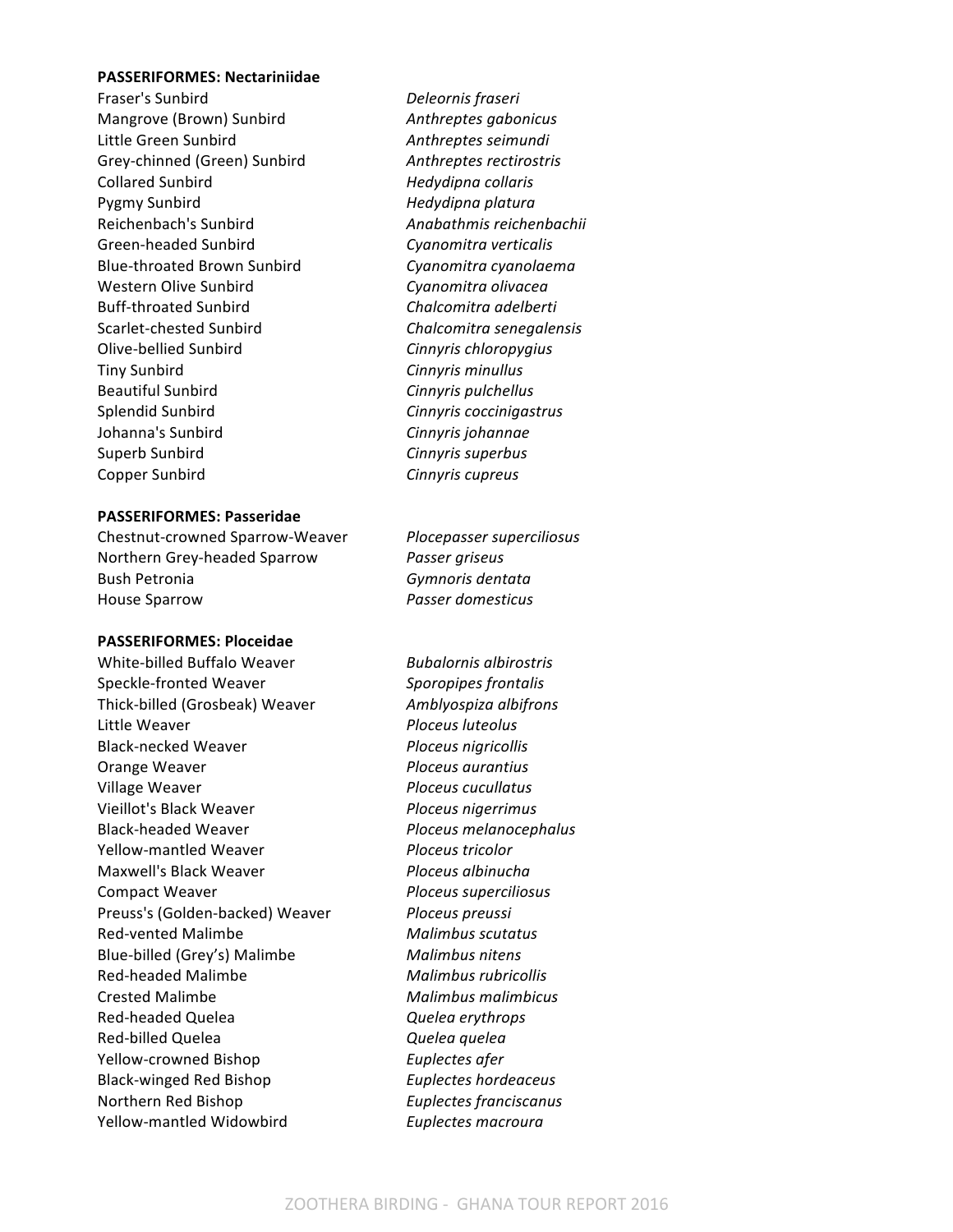#### **PASSERIFORMES: Estrildidae**

White-breasted Nigrita *Nigrita fusconotus* Chestnut-breasted Nigrita *Nigrita bicolor* Grey-headed Nigrita *Nigrita canicapillus* Black-bellied Seedcracker *Pyrenestes ostrinus* Western Bluebill *Spermophaga haematina* Black-bellied Firefinch *Lagonosticta rara* Bar-breasted Firefinch *Lagonosticta rufopicta* Red-billed Firefinch *Lagonosticta senegala* African (Blue-billed) Firefinch *Lagonosticta rubricata* Black-faced Firefinch *Lagonosticta larvata* Red-cheeked Cordon-bleu *Uraeginthus bengalus* Lavender Waxbill *Estrilda caerulescens* Orange-cheeked Waxbill *Estrilda melpoda* Black-rumped Waxbill *Estrilda troglodytes* Quailfinch *Ortygospiza atricollis* African Silverbill *Euodice cantans* **Bronze Mannikin** *Lonchurg cucullatg* Black-and-white Mannikin *Lonchura bicolor* Magpie Mannikin *Lonchura fringilloides*

#### **PASSERIFORMES: Viduidae**

Village Indigobird **Vidua** *Vidua chalybeata* Wilson's Indigobird **Vidua** wilsoni Pin-tailed Whydah *Vidua macroura* Exclamatory Paradise Whydah *Vidua interjecta* 

#### **PASSERIFORMES: Motacillidae**

Western Yellow Wagtail **Motacilla** *Motacilla flava* African Pied Wagtail **Motacilla** aguimp Yellow-throated Longclaw *Macronyx croceus* Plain-backed Pipit **Anthus** *Anthus leucophrys* 

#### **PASSERIFORMES: Fringillidae**

Yellow-fronted Canary **Crithagra** mozambica

# **PASSERIFORMES: Emberizidae**

Gosling's Bunting **Emberiza** goslingi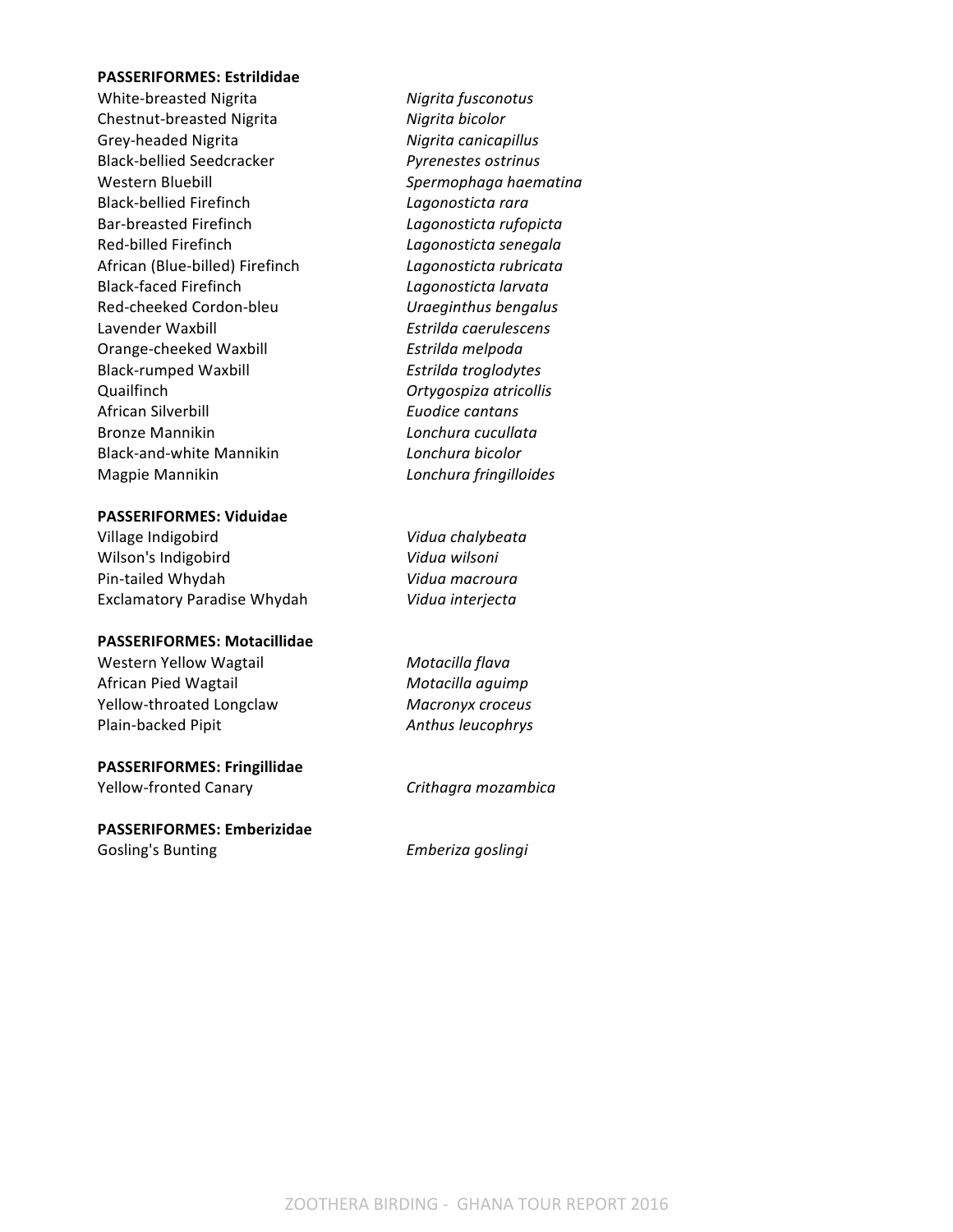# **OTHER ANIMALS**

**Primates:** *Primates* Olive Baboon *Papio Anubis* Patas Monkey *Cercopithecus patas* Callithrix Monkey **Cercopithecus** a sabaeus Lowe's Monkey **Cercopithecus** *m* lowei Lesser spot-nosed Monkeys **Cercopithecus** c petaurita Demidoff's Galago **Balagoides** *Galagoides demidoff* 

**Bats:** *Chiroptera* Straw-coloured Fruit Bat **Eidolon** helvum House Bat *Scotophillus*

**Hares:** *Lagomorpha* Scrub Hare *Lepus saxatilis* 

#### **Rodents:** *Rodentia*

Striped Ground Squirrel **EUXER EUXER** Euxerus erythropus Fire-footed Rope Squirrel **Funiscianal Funisciurus** pyrropus Slender-tailed Squirrel *Protoerus aubinnii* 

**Carnivores:** *Carnivora*

Gambian mongoose *Mungos gambianus* White-tailed Mongoose *Ichneumia albicauda* African Civet **Civettictis** *Civettictis civetta* 

#### **Even-toed Ungulates***: Artiodactyla*

Buffon Kob **Kobus** *Kobus kob* 

Slender Mongoose *Herpestes sanguine* 

Common Warthog *Phacochoerus africanus* Bushbuck *Tragelaphus scriptus* Waterbuck **Waterbuck Kobus** *Kobus ellipsiprymnus* 



**African Civet**